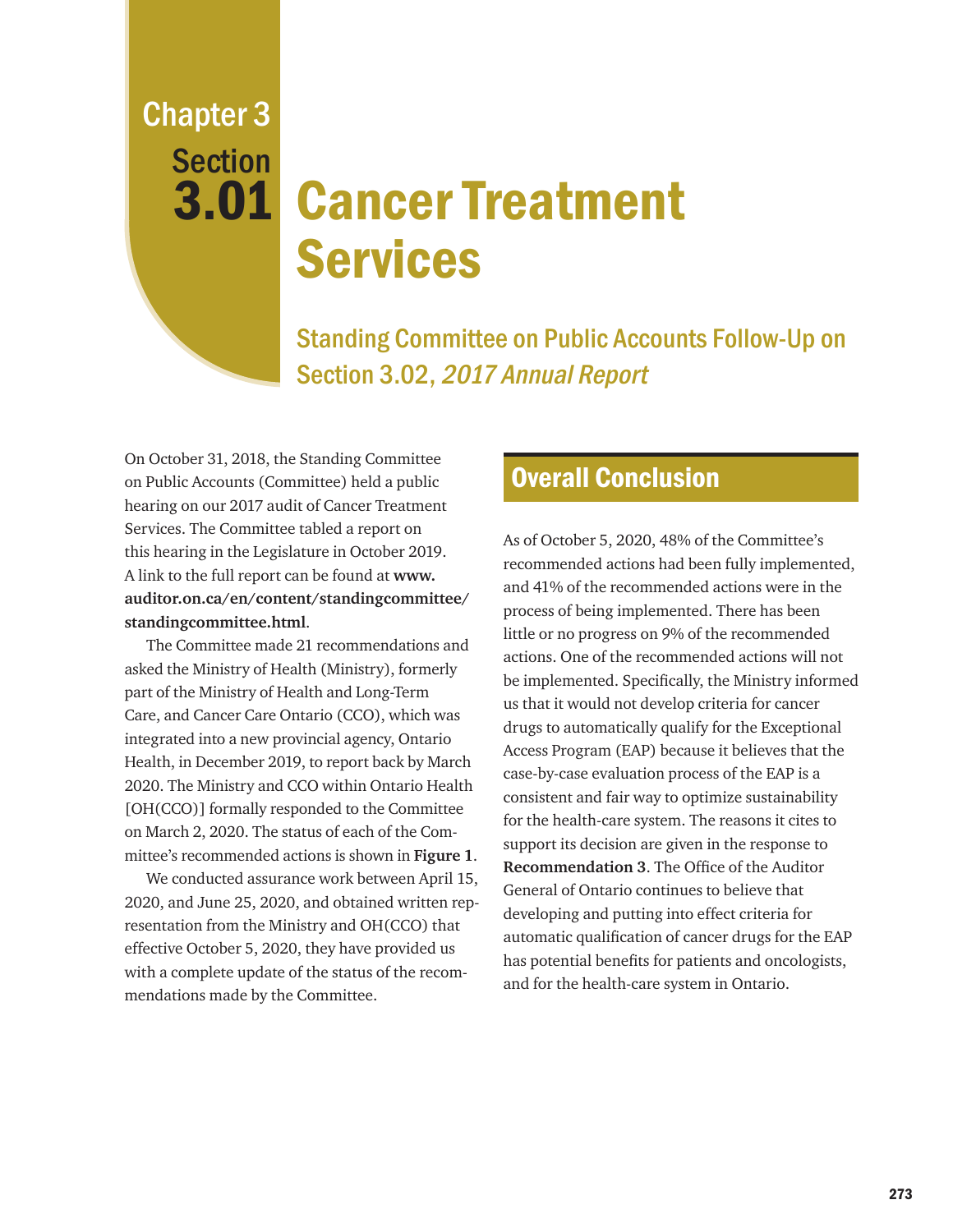#### Figure 1: Summary Status of Actions Recommended in October 2019 Committee Report

Prepared by the Office of the Auditor General of Ontario

|                   |                                    |                                    | <b>Status of Actions Recommended</b>          |                                        |                                          |                                       |
|-------------------|------------------------------------|------------------------------------|-----------------------------------------------|----------------------------------------|------------------------------------------|---------------------------------------|
|                   | # of Actions<br><b>Recommended</b> | <b>Fully</b><br><b>Implemented</b> | In the Process of<br><b>Being Implemented</b> | <b>Little or No</b><br><b>Progress</b> | <b>Will Not Be</b><br><b>Implemented</b> | <b>No Longer</b><br><b>Applicable</b> |
| Recommendation 1  | $\overline{2}$                     | 1                                  | $\mathbf{1}$                                  |                                        |                                          |                                       |
| Recommendation 2  | 3                                  | 1                                  | $\overline{2}$                                |                                        |                                          |                                       |
| Recommendation 3  | 3                                  | $\overline{2}$                     |                                               |                                        | $\mathbf{1}$                             |                                       |
| Recommendation 4  | $\overline{2}$                     | $\overline{2}$                     |                                               |                                        |                                          |                                       |
| Recommendation 5  | $\overline{2}$                     |                                    | 1.5                                           | 0.5                                    |                                          |                                       |
| Recommendation 6  | 3                                  | 1                                  |                                               | $\overline{2}$                         |                                          |                                       |
| Recommendation 7  | $\overline{2}$                     | $\mathbf{1}$                       | $\mathbf{1}$                                  |                                        |                                          |                                       |
| Recommendation 8  | 3                                  | 3                                  |                                               |                                        |                                          |                                       |
| Recommendation 9  | $\mathbf{1}$                       | 1                                  |                                               |                                        |                                          |                                       |
| Recommendation 10 | $\overline{2}$                     |                                    | $\mathbf{1}$                                  | $\mathbf{1}$                           |                                          |                                       |
| Recommendation 11 | $\overline{2}$                     | $\overline{2}$                     |                                               |                                        |                                          |                                       |
| Recommendation 12 | $\overline{2}$                     | $\overline{2}$                     |                                               |                                        |                                          |                                       |
| Recommendation 13 | $\overline{2}$                     |                                    | $\overline{2}$                                |                                        |                                          |                                       |
| Recommendation 14 | $\mathbf{1}$                       |                                    | $\mathbf{1}$                                  |                                        |                                          |                                       |
| Recommendation 15 | $\mathbf{1}$                       |                                    | $\mathbf{1}$                                  |                                        |                                          |                                       |
| Recommendation 16 | $\mathbf{1}$                       |                                    | $\mathbf{1}$                                  |                                        |                                          |                                       |
| Recommendation 17 | 3                                  | 1                                  | $\overline{2}$                                |                                        |                                          |                                       |
| Recommendation 18 | $\mathbf{1}$                       | 1                                  |                                               |                                        |                                          |                                       |
| Recommendation 19 | $\mathbf{1}$                       |                                    | $\mathbf{1}$                                  |                                        |                                          |                                       |
| Recommendation 20 | $\mathbf{1}$                       |                                    | $\mathbf{1}$                                  |                                        |                                          |                                       |
| Recommendation 21 | $\overline{2}$                     | 1                                  | $\mathbf{1}$                                  |                                        |                                          |                                       |
|                   |                                    |                                    |                                               |                                        |                                          |                                       |
| <b>Total</b>      | 40                                 | 19                                 | 16.5                                          | 3.5                                    | $\mathbf{1}$                             | $\bf{0}$                              |
| %                 | 100                                | 48                                 | 41                                            | 9                                      | $\overline{2}$                           | $\bf{0}$                              |

## Detailed Status of Recommendations

**Figure 2** shows the recommendations and status details that are based on responses from the Ministry and OH(CCO), and our review of the information provided.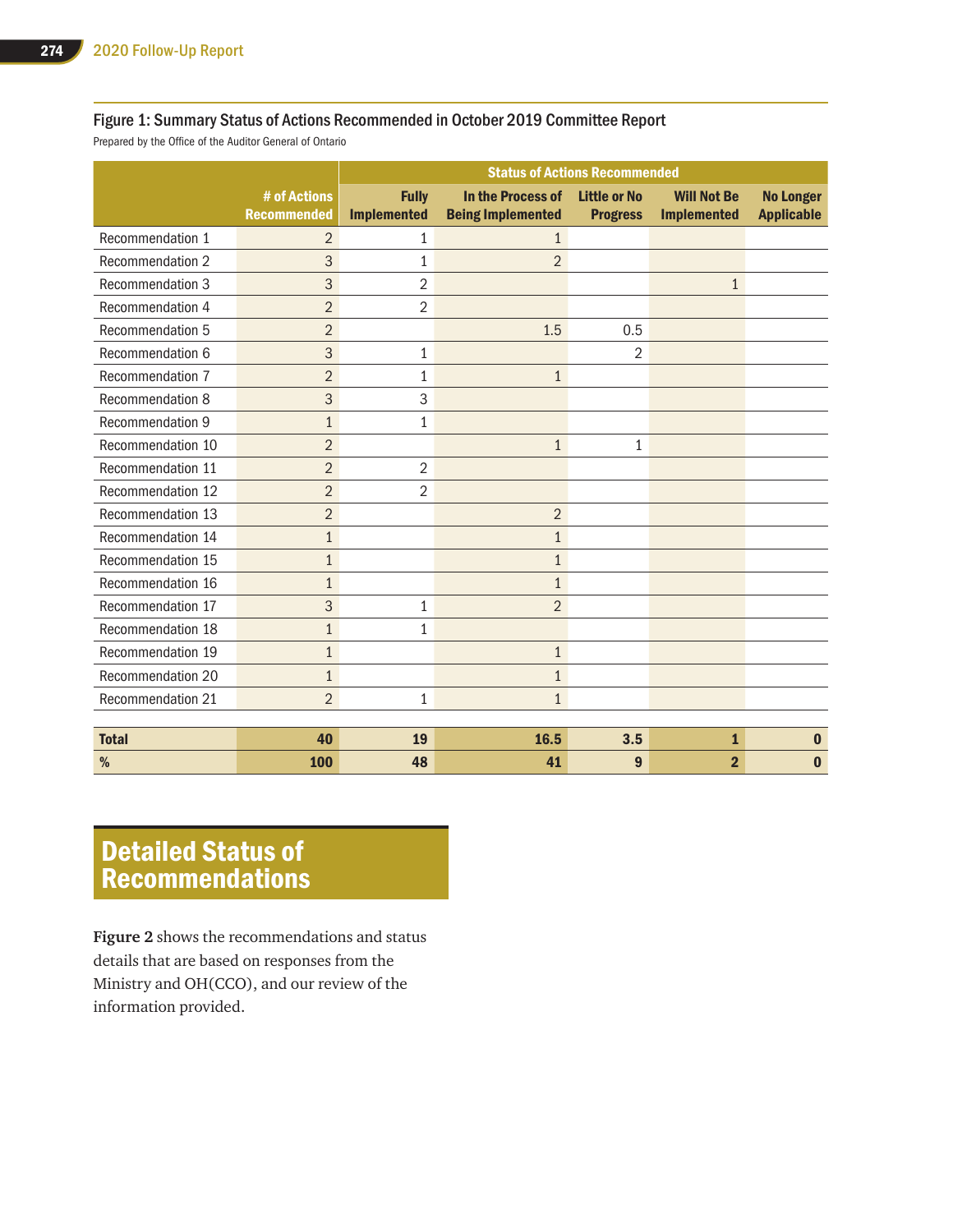#### Figure 2: Committee Recommendations and Detailed Status of Actions Taken

Prepared by the Office of the Auditor General of Ontario

| <b>Committee Recommendation</b>                                                                                                                                                       | <b>Status Details</b>                                                                                                                                                                                                                                                                                                                                                                                                                                                     |
|---------------------------------------------------------------------------------------------------------------------------------------------------------------------------------------|---------------------------------------------------------------------------------------------------------------------------------------------------------------------------------------------------------------------------------------------------------------------------------------------------------------------------------------------------------------------------------------------------------------------------------------------------------------------------|
| <b>Recommendation 1</b>                                                                                                                                                               |                                                                                                                                                                                                                                                                                                                                                                                                                                                                           |
| The Standing Committee on Public<br>Accounts recommends that the Ministry<br>of Health and Long-Term Care and Cancer<br>Care Ontario should:                                          |                                                                                                                                                                                                                                                                                                                                                                                                                                                                           |
| • address geographical barriers to<br>patient access to radiation services<br>with the goal of reducing them;<br>Status: In the process of being<br>implemented by December 31, 2023. | In November 2018, OH(CCO) released a 10-year plan, called the Radiation<br>Treatment Capital Investment Strategy, to the Ministry and hospital partners. This<br>plan was intended to guide investments for new and existing radiation treatment<br>facilities until the end of 2028 to help reduce geographical barriers to patient<br>access to radiation services. OH(CCO) expected to update the plan in 2023.                                                        |
|                                                                                                                                                                                       | During our follow-up, we found that some hospitals have installed new radiation<br>machines or plan to do so in order to expand their radiation treatment facilities and<br>improve patient access. For example:                                                                                                                                                                                                                                                          |
|                                                                                                                                                                                       | • Royal Victoria Hospital installed one new radiation machine in 2019.<br>• William Osler Health System is developing a proposal to add six new machines.<br>Other hospitals have also submitted capital projects to the Ministry for adding<br>new radiation machines. These hospitals include Southlake Regional Health<br>Centre (one new machine); Windsor Regional Hospital (one new machine); and<br>Thunder Bay Regional Health Sciences Centre (one new machine). |
|                                                                                                                                                                                       | OH(CCO) informed us that it would continue to work with the Ministry's Health<br>Capital Investment Branch and hospitals to secure funding approvals to ensure that<br>radiation treatment capacity is available where and when it is needed.                                                                                                                                                                                                                             |
| report their plans for the new linear<br>accelerators recommended by<br>Cancer Care Ontario to the Standing<br>Committee on Public Accounts.<br>Status: Fully implemented.            | OH(CCO) reported its plans for the new linear accelerators to the Standing<br>Committee on Public Accounts as part of OH(CCO)'s 10-year plan, the Radiation<br>Treatment Capital Investment Strategy, released in November 2018. This plan<br>provided details relating to the recommended timeline for adding radiation<br>treatment machines to the system.                                                                                                             |
|                                                                                                                                                                                       | Specifically, the 2018 plan indicated that the radiation equipment life cycle for linear<br>accelerators and other high-energy treatment machines has been extended from nine<br>to 12 years to achieve savings that can be reinvested into replacing other equipment<br>and treatment-planning software. The plan was expected to be updated in 2023.                                                                                                                    |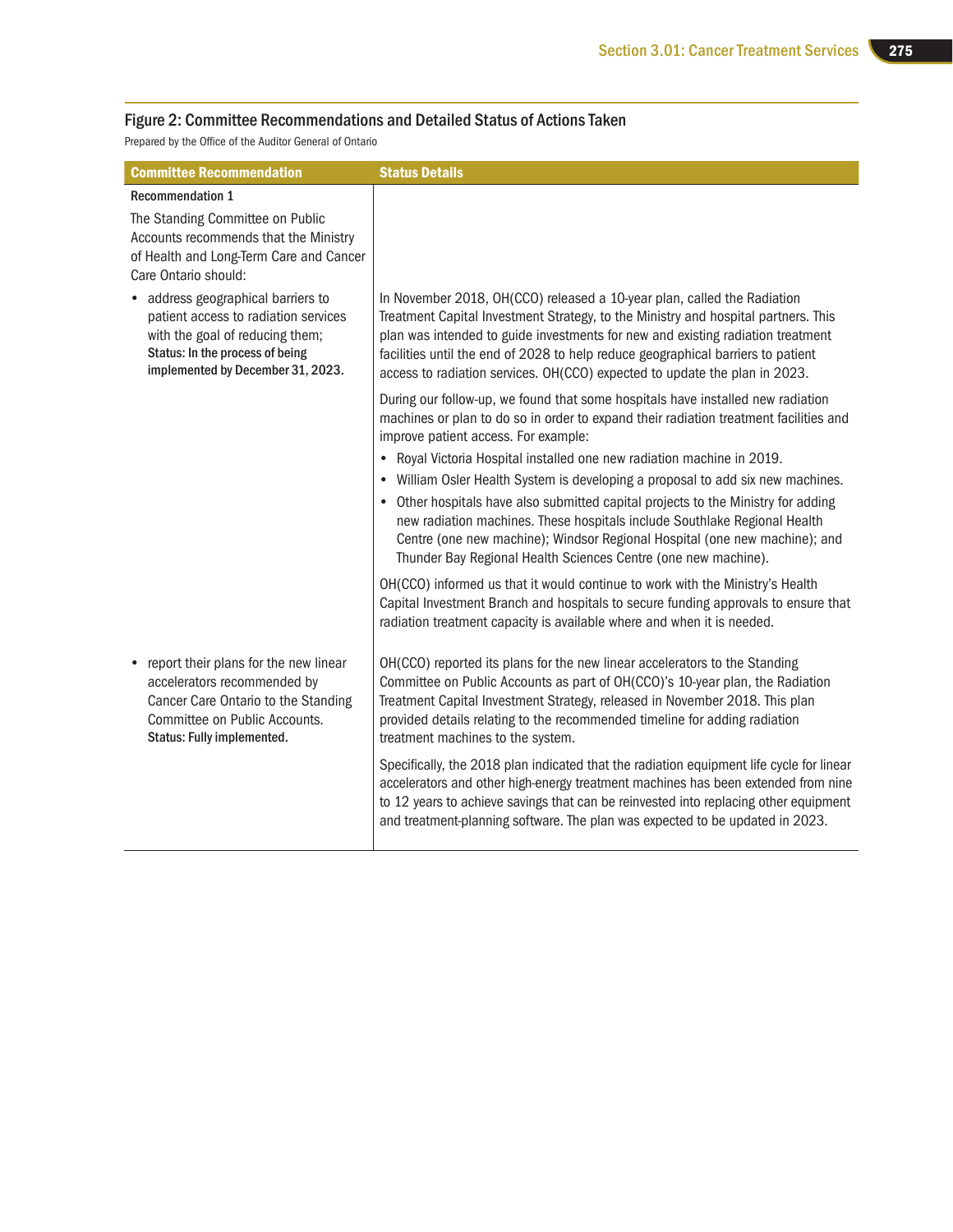| <b>Committee Recommendation</b>                                                                                                                                                                                                                                | <b>Status Details</b>                                                                                                                                                                                                                                                                                                                                                                                                                                                                                                                                                                                                                                                                                                                                                                                                                                                                                                                                                                                                                                                                      |
|----------------------------------------------------------------------------------------------------------------------------------------------------------------------------------------------------------------------------------------------------------------|--------------------------------------------------------------------------------------------------------------------------------------------------------------------------------------------------------------------------------------------------------------------------------------------------------------------------------------------------------------------------------------------------------------------------------------------------------------------------------------------------------------------------------------------------------------------------------------------------------------------------------------------------------------------------------------------------------------------------------------------------------------------------------------------------------------------------------------------------------------------------------------------------------------------------------------------------------------------------------------------------------------------------------------------------------------------------------------------|
| <b>Recommendation 2</b>                                                                                                                                                                                                                                        |                                                                                                                                                                                                                                                                                                                                                                                                                                                                                                                                                                                                                                                                                                                                                                                                                                                                                                                                                                                                                                                                                            |
| The Standing Committee on Public<br>Accounts recommends that the Ministry<br>of Health and Long-Term Care should:                                                                                                                                              |                                                                                                                                                                                                                                                                                                                                                                                                                                                                                                                                                                                                                                                                                                                                                                                                                                                                                                                                                                                                                                                                                            |
| • work with hospitals to reduce<br>discrepancies in wait times for urgent<br>cancer surgery among hospitals;<br><b>Status: Fully implemented.</b>                                                                                                              | OH(CCO) worked with hospitals to complete wait-time analyses in 2019/20. Each<br>region completed a volume variance analysis indicating the reasons for the increased<br>cancer surgery wait times. The reasons for delay included bed capacity issues related<br>to alternative level of care (ALC) and incidental cancellation of oncology surgeries;<br>leaves of absence of physicians, nurses and other hospital staff; and lack of<br>dedicated surgical oncology hospital beds.                                                                                                                                                                                                                                                                                                                                                                                                                                                                                                                                                                                                     |
|                                                                                                                                                                                                                                                                | OH(CCO) also worked with hospitals to take corrective actions to reduce<br>discrepancies among hospitals in wait times for urgent cancer surgery. Specifically,<br>OH(CCO)'s Surgical Oncology Program developed several new initiatives and<br>performance management strategies, and continued ongoing strategies, to monitor<br>cancer surgery access. For example:                                                                                                                                                                                                                                                                                                                                                                                                                                                                                                                                                                                                                                                                                                                     |
|                                                                                                                                                                                                                                                                | • the Annual Cancer Surgery Wait Times Trending Report (piloted and released in<br>January 2019);                                                                                                                                                                                                                                                                                                                                                                                                                                                                                                                                                                                                                                                                                                                                                                                                                                                                                                                                                                                          |
|                                                                                                                                                                                                                                                                | • Quarterly Performance Review Reporting to identify hospitals below target for<br>engagement and possible escalation;                                                                                                                                                                                                                                                                                                                                                                                                                                                                                                                                                                                                                                                                                                                                                                                                                                                                                                                                                                     |
|                                                                                                                                                                                                                                                                | • the Monthly Cancer Surgery Wait Times Trending Report to monitor/manage<br>regional wait times for cancer surgeries; and                                                                                                                                                                                                                                                                                                                                                                                                                                                                                                                                                                                                                                                                                                                                                                                                                                                                                                                                                                 |
|                                                                                                                                                                                                                                                                | • surgeon-level report cards with personal wait-time information.                                                                                                                                                                                                                                                                                                                                                                                                                                                                                                                                                                                                                                                                                                                                                                                                                                                                                                                                                                                                                          |
|                                                                                                                                                                                                                                                                | The most recent data has shown regional improvements in multiple areas of urgent<br>cancer surgeries as a result of corrective actions that OH(CCO) has taken. For<br>example, 88% of urgent cancer surgeries in Toronto Central-South LHIN met the 14-<br>day wait-time target in October 2019, increasing from 83% in April 2018. OH(CCO)<br>will continue to address areas where urgent cancer surgery cases are not meeting<br>the 14-day target.                                                                                                                                                                                                                                                                                                                                                                                                                                                                                                                                                                                                                                      |
| work with Cancer Care Ontario and<br>hospitals to explore a centralized<br>referral system for cancer surgeries<br>and make real-time wait times publicly<br>available for each hospital;<br>Status: In the process of being<br>implemented by March 31, 2023. | The Ministry has been supporting electronic referrals (eReferral) through the System<br>Coordinated Access program, which was expanded to seven LHINs across the<br>province. eReferral, which is a starting point for developing a centralized referral<br>system, is an electronic referral (rather than fax-and-paper referral) from primary<br>care providers to specialists and other patient support services. eReferral helps<br>reduce wait times and allows patients to accept their appointment time by email.<br>As of March 31, 2020, over 130,000 eReferrals had been processed through the<br>System Coordinated Access program.                                                                                                                                                                                                                                                                                                                                                                                                                                             |
|                                                                                                                                                                                                                                                                | Integration work to support common referral processes, including centralized intake<br>for cancer services, is in development for the cancer services referral pathway.<br>For example, the System Coordinated Access program has been working with<br>the regional cancer care program in Waterloo-Wellington to phase in eReferral for<br>cancer services in the region. The initial implementation has focused on referrals<br>to colonoscopies for people with positive test results for the fecal immunochemical<br>test (FIT). eReferrals are sent to central intake for booking colonoscopy<br>appointments, and wait times are published. Since April 1, 2020, the province<br>began the development of a provincial eServices program that will be integrating<br>eConsult and eReferral programs initially. Other services such as eOrdering and<br>ePrescribing will be integrated in the future. The Ministry anticipated that there will<br>be electronic referrals standardized across many clinical pathways expanded to<br>other regions across Ontario by March 31, 2023. |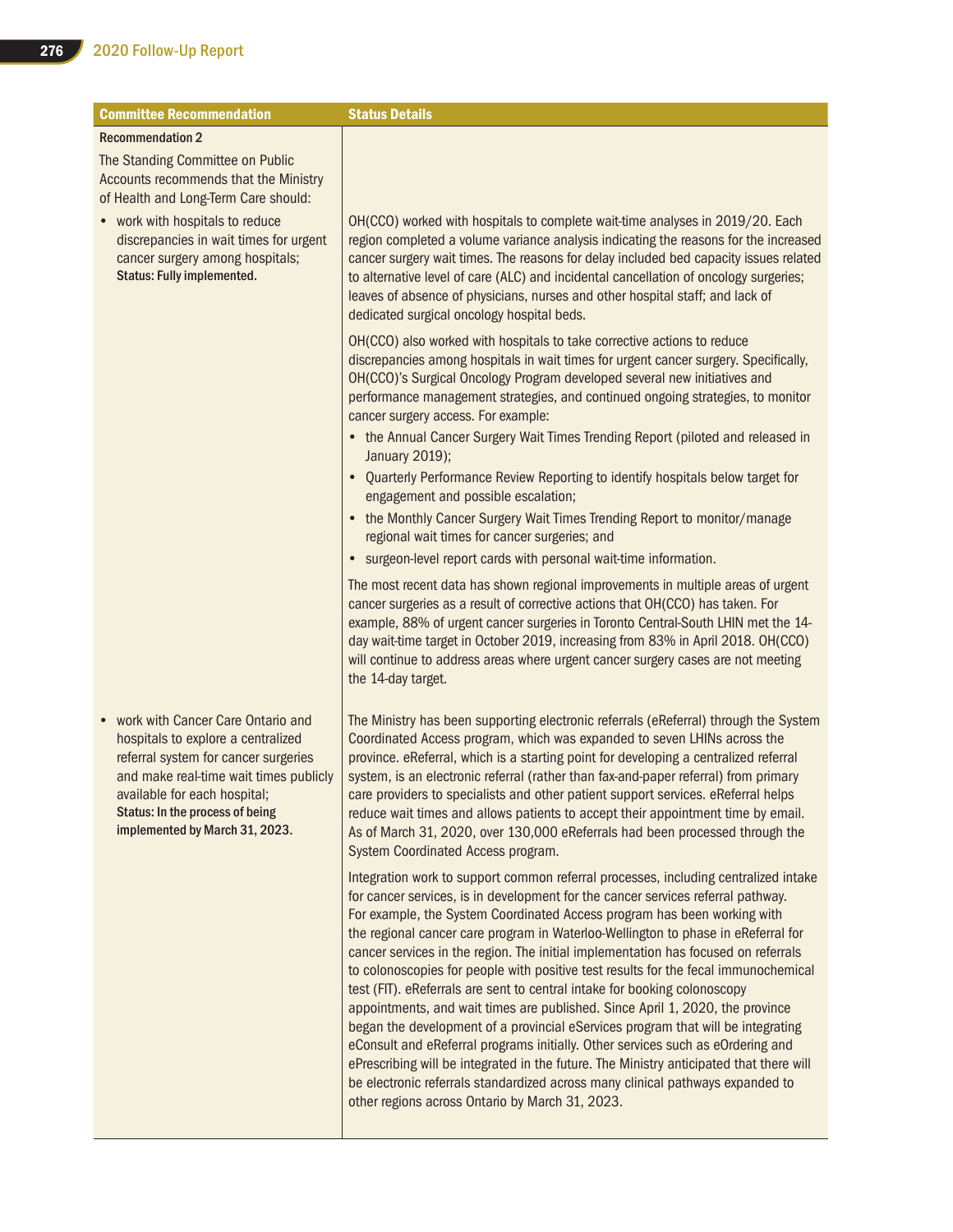| <b>Committee Recommendation</b>                                                                                                                                                                                                                                                | <b>Status Details</b>                                                                                                                                                                                                                                                                                                                                                                                                                                                                                                                                                                                                                                                                                                                                                                                                                |
|--------------------------------------------------------------------------------------------------------------------------------------------------------------------------------------------------------------------------------------------------------------------------------|--------------------------------------------------------------------------------------------------------------------------------------------------------------------------------------------------------------------------------------------------------------------------------------------------------------------------------------------------------------------------------------------------------------------------------------------------------------------------------------------------------------------------------------------------------------------------------------------------------------------------------------------------------------------------------------------------------------------------------------------------------------------------------------------------------------------------------------|
| • report the outcomes of the Pan-LHIN<br>Referral Management Initiative on<br>implementing a centralized referral<br>system to the Standing Committee on<br>Public Accounts.<br>Status: In the process of being<br>implemented by March 31, 2023.                              | The Ministry asked the Local Health Integration Networks (LHINs) to initiate the<br>development of a provincial eReferral strategy to help streamline the referral<br>process across the province. The eReferral strategy is a progression of work that<br>started with the formation of the Pan-LHIN Referral Management Working Group<br>in October 2015. To guide the provincial eReferral strategy's work, a Provincial<br>eReferral Strategy Steering Committee was struck in the fall of 2018 that includes<br>representation from all 14 LHINs.                                                                                                                                                                                                                                                                               |
|                                                                                                                                                                                                                                                                                | Over its course of development, the provincial eReferral strategy has evolved into<br>the current Transitions in Care strategy, which aims to help reduce time to referral<br>and inappropriate referrals, and improve access to information for both providers<br>and patients.                                                                                                                                                                                                                                                                                                                                                                                                                                                                                                                                                     |
|                                                                                                                                                                                                                                                                                | The Ministry indicated that eReferral implementations in Ontario are currently<br>lacking provincial co-ordination, and there is limited integration between the LHINs.<br>It noted that the current Transitions in Care strategy could help address these<br>challenges through co-ordination and standardization of clinical, technical and other<br>processes. The Ministry anticipated that eReferrals would be standardized and<br>expanded to other regions across Ontario by March 31, 2023.                                                                                                                                                                                                                                                                                                                                  |
| <b>Recommendation 3</b>                                                                                                                                                                                                                                                        |                                                                                                                                                                                                                                                                                                                                                                                                                                                                                                                                                                                                                                                                                                                                                                                                                                      |
| The Standing Committee on Public<br>Accounts recommends that the Ministry<br>of Health and Long-Term Care and Cancer<br>Care Ontario should further simplify and<br>streamline the request and application<br>process for financial support for take-<br>home cancer drugs by: |                                                                                                                                                                                                                                                                                                                                                                                                                                                                                                                                                                                                                                                                                                                                                                                                                                      |
| • developing criteria for cancer patients<br>to automatically qualify for the Trillium                                                                                                                                                                                         | The Trillium Drug Program (Trillium) provides coverage for prescription drugs for<br>households with high drug costs relative to their income.                                                                                                                                                                                                                                                                                                                                                                                                                                                                                                                                                                                                                                                                                       |
| Drug Program;<br>Status: Fully implemented.                                                                                                                                                                                                                                    | The Ministry noted that it had made applying for financial assistance from Trillium<br>more efficient and flexible for patients, as well as streamlining and enhancing<br>transparency of the criteria. As of May 1, 2018, the application for Trillium has<br>included mandatory consent to verify income information with the Canadian<br>Revenue Agency for the 2018/19 fiscal year. This helps cancer patients who meet<br>the criteria to automatically qualify for Trillium. Specifically, benefits for patients<br>include faster application processing by reducing back-and-forth letters that result<br>from incomplete income information; automatic renewal with no requirement for<br>annual paper-based proof of income; and no disruption to drug coverage due to<br>delays in providing paper-based proof of income. |
|                                                                                                                                                                                                                                                                                | Following stakeholder engagement and a review of public feedback, the Ministry<br>developed an enhanced downloadable Trillium application form with mandatory<br>fields to assist applicants in completing their application, and to help ensure<br>completeness and improve accuracy. The Ministry posted the new application form<br>and guide on its website on December 20, 2019.                                                                                                                                                                                                                                                                                                                                                                                                                                                |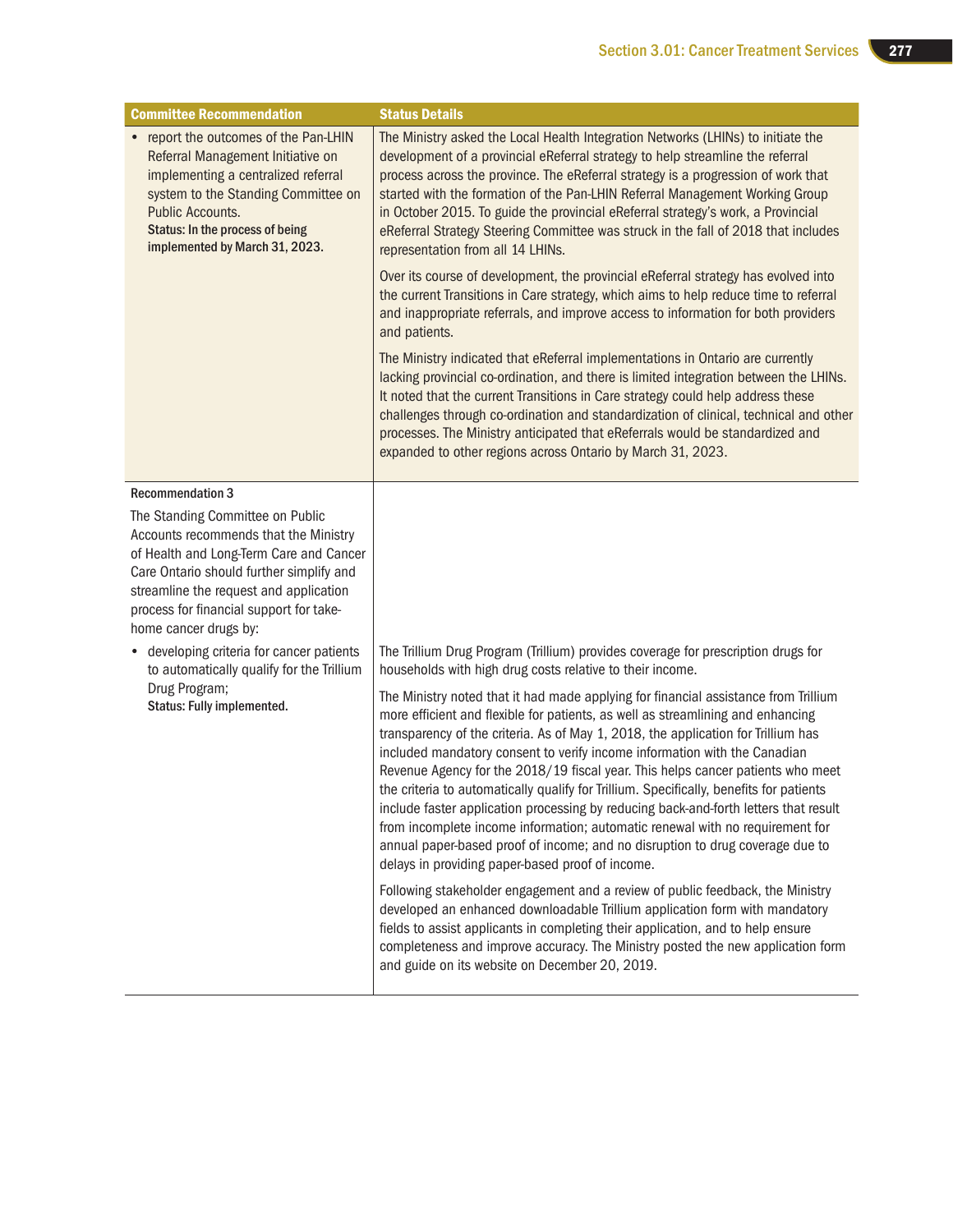| <b>Committee Recommendation</b>                                                                                                                                                           | <b>Status Details</b>                                                                                                                                                                                                                                                                                                                                                                                                                                                                                                                                                                                                                                                                                                                                                                                                                                                                                                              |
|-------------------------------------------------------------------------------------------------------------------------------------------------------------------------------------------|------------------------------------------------------------------------------------------------------------------------------------------------------------------------------------------------------------------------------------------------------------------------------------------------------------------------------------------------------------------------------------------------------------------------------------------------------------------------------------------------------------------------------------------------------------------------------------------------------------------------------------------------------------------------------------------------------------------------------------------------------------------------------------------------------------------------------------------------------------------------------------------------------------------------------------|
| • developing criteria for cancer drugs<br>to automatically qualify for the<br>Exceptional Access Program;<br>Status: Will not be implemented.                                             | The Ministry informed us that it would not implement this recommendation because<br>it has found the case-by-case evaluation process of the Exceptional Access Program<br>(EAP), as opposed to an automatic qualification process, to be a consistent and fair<br>way to optimize sustainability for the health-care system.                                                                                                                                                                                                                                                                                                                                                                                                                                                                                                                                                                                                       |
|                                                                                                                                                                                           | The EAP is designed to facilitate access to drugs that are not listed on the Ontario<br>Drug Benefit Program Formulary. All drugs considered through the EAP are<br>reviewed on a case-by-case basis to ensure that the patient's condition meets<br>the clinical criteria. A request for consideration must be submitted by a physician<br>or nurse practitioner. The EAP then evaluates the submitted clinical information<br>against approved funding criteria which, for take-home cancer drugs, typically<br>follow the same requirements as negotiated nationally through the pan-Canadian<br>Pharmaceutical Alliance.                                                                                                                                                                                                                                                                                                       |
|                                                                                                                                                                                           | The Ministry explained that without an EAP evaluation process, these costly<br>products might be used for conditions and situations where their safety,<br>effectiveness and value have not been evaluated. All drugs funded by the Ontario<br>Drug Benefit Program, whether on the Formulary or through the EAP, have clinical<br>criteria that are developed by medical experts. These criteria are evidence-based,<br>relying on research, testing and other information to determine which conditions<br>or diseases a drug should be funded for. Funding based on clinical evidence is<br>important to maintain equity, consistency and sustainability for costly drugs and<br>to ensure that patients with cancer and other life-threatening or serious conditions<br>are being treated with drugs that have proven to be safe and effective, and that<br>demonstrate outcomes and value to justify the use of public funds. |
|                                                                                                                                                                                           | The Ministry noted a rise in the cost of new take-home cancer treatments in the<br>past decade, with typical treatment costs ranging between \$50,000 and \$130,000<br>per patient in a single year. Therefore, it stated that the case-by-case process used<br>for the EAP is a consistent and fair way to optimize sustainability for the health-care<br>system by ensuring that funding is provided for evidence-based and cost-effective<br>therapies for all Ontarians, irrespective of the health condition for which they require<br>financial assistance for drug coverage.                                                                                                                                                                                                                                                                                                                                                |
| reducing the need for health<br>٠<br>care providers to fill out patient<br>applications for the Trillium Drug<br>Program and Exceptional Access<br>Program.<br>Status: Fully implemented. | The Ministry noted that the web-based IT solution that it introduced, called Special<br>Authorization Digital Information Exchange (SADIE), is making the submission of<br>requests for drugs, including cancer drugs, more efficient for prescribers. SADIE<br>is available to all Ontario physicians and nurse practitioners to support patients'<br>needs for appropriate and timely access to drugs covered through the Exceptional<br>Access Program (EAP).                                                                                                                                                                                                                                                                                                                                                                                                                                                                   |
|                                                                                                                                                                                           | In October 2019 the Ministry also introduced a Telephone Request Service (TRS) for<br>cancer drugs, which enables prescribers to phone the EAP to orally request funding<br>for most take-home cancer drugs and receive a funding decision during the call.<br>Through TRS, an approval can be processed within an hour for urgent requests that<br>had earlier required a three-business-day turnaround. The added advantage of the<br>TRS for cancer drugs is that prescribers are able to discuss the funding criteria with<br>EAP assessors directly during the call to better understand the requirements.                                                                                                                                                                                                                                                                                                                    |
|                                                                                                                                                                                           | The Ministry further noted that health-care providers do not fill out patient<br>applications or supply clinical information for the Trillium Drug Program (Trillium).<br>Trillium applications collect information only about household members and request<br>consent to verify income with the Canada Revenue Agency, as noted in a previous<br>recommended action.                                                                                                                                                                                                                                                                                                                                                                                                                                                                                                                                                             |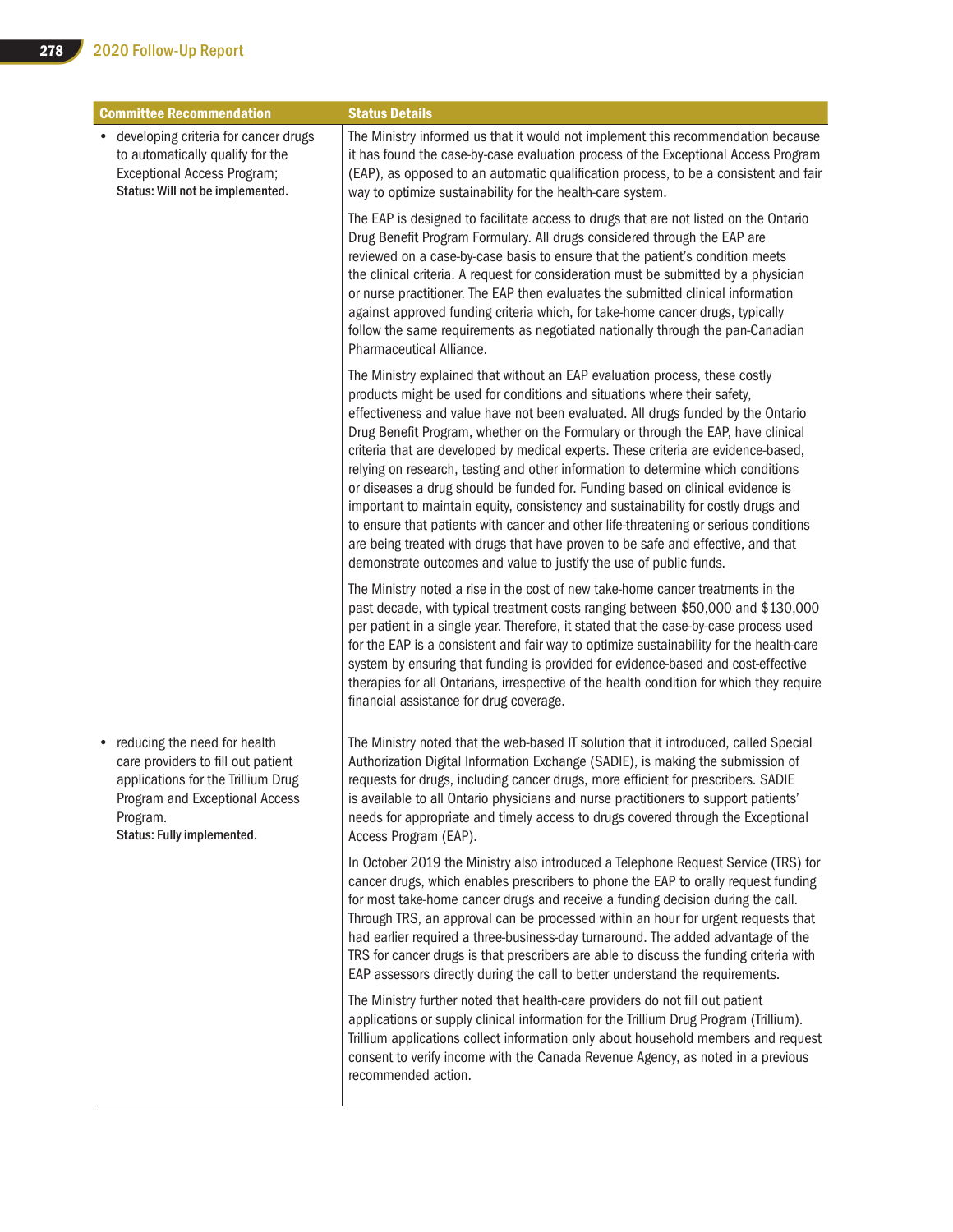| <b>Committee Recommendation</b>                                                                                                                                                                                                       | <b>Status Details</b>                                                                                                                                                                                                                                                                                                                                                                                                                                                                                                                                                                                                                                                                                                                                                                                                                                                                                                                                                                                                                                                                                                                                            |
|---------------------------------------------------------------------------------------------------------------------------------------------------------------------------------------------------------------------------------------|------------------------------------------------------------------------------------------------------------------------------------------------------------------------------------------------------------------------------------------------------------------------------------------------------------------------------------------------------------------------------------------------------------------------------------------------------------------------------------------------------------------------------------------------------------------------------------------------------------------------------------------------------------------------------------------------------------------------------------------------------------------------------------------------------------------------------------------------------------------------------------------------------------------------------------------------------------------------------------------------------------------------------------------------------------------------------------------------------------------------------------------------------------------|
| <b>Recommendation 4</b><br>The Standing Committee on Public<br>Accounts recommends that the Ministry<br>of Health and Long-Term Care and<br>Cancer Care Ontario should report to the<br><b>Standing Committee on Public Accounts:</b> |                                                                                                                                                                                                                                                                                                                                                                                                                                                                                                                                                                                                                                                                                                                                                                                                                                                                                                                                                                                                                                                                                                                                                                  |
| • on how well the Special Authorization<br>Digital Information Exchange (SADIE)<br>worked and how useful it was;<br><b>Status: Fully implemented.</b>                                                                                 | The Ministry replied that as SADIE is a web-based IT solution, it has made review<br>of drug requests through the Exceptional Access Program (EAP) more efficient for<br>prescribers and the Ministry, resulting in faster decisions to support patient care.<br>SADIE has been fully accessible to more than 230 prescribers since April 1, 2019.<br>Beginning July 1, 2019, SADIE became accessible to all physicians and nurse<br>practitioners in Ontario. Any drug request to the EAP can be submitted through SADIE.                                                                                                                                                                                                                                                                                                                                                                                                                                                                                                                                                                                                                                       |
|                                                                                                                                                                                                                                       | The Ministry provided the following examples to show how well SADIE worked and<br>how useful it was:<br>• The Ministry has released over 250 drug-specific request forms. These are<br>"smart" forms that elicit the necessary clinical details to determine if the patient<br>meets the funding criteria through the EAP. As a result of these "smart" forms,<br>the number of incomplete submissions for drugs requested via SADIE has been<br>reduced by 75% versus fax-based forms.<br>• Any EAP request can be submitted via SADIE, many taking the prescriber as little<br>as two minutes to complete.<br>• 70% of all requests submitted through SADIE have been assessed within one<br>business day.<br>• There has been positive feedback from users, some of whom have completely<br>abandoned the fax-based process in favour of SADIE.                                                                                                                                                                                                                                                                                                               |
| more precise cost estimates for take-<br>home cancer drugs.<br><b>Status: Fully implemented.</b>                                                                                                                                      | Based on the 2018/19 Ontario Drug Benefit Program drug list price and private<br>insurance data, the Ministry's preliminary estimate for expanding dollar coverage<br>of take-home cancer drugs to all Ontarians was approximately \$540 million in<br>2020/21.<br>The Ministry added the following side notes to this estimate:<br>• This estimate is in addition to current expenditures on cancer medications<br>through the New Drug Funding Program and the Ontario Drug Benefit Program.<br>• This estimate includes coverage for (1) anti-cancer drugs used to treat cancer<br>indications only; and (2) anti-cancer drugs used to treat cancer that may also be<br>used to treat other non-cancer-related indications.<br>• While drugs that are used to prevent, manage or relieve side effects from cancer<br>or anti-cancer treatments are funded in inpatient hospital settings (such as anti-<br>nausea medications), they are not included in the estimate. Unlike anti-cancer<br>drugs, these cancer-supportive therapies do not target cancer cells, and they are<br>also used in the treatment of other conditions that are not cancer-related. |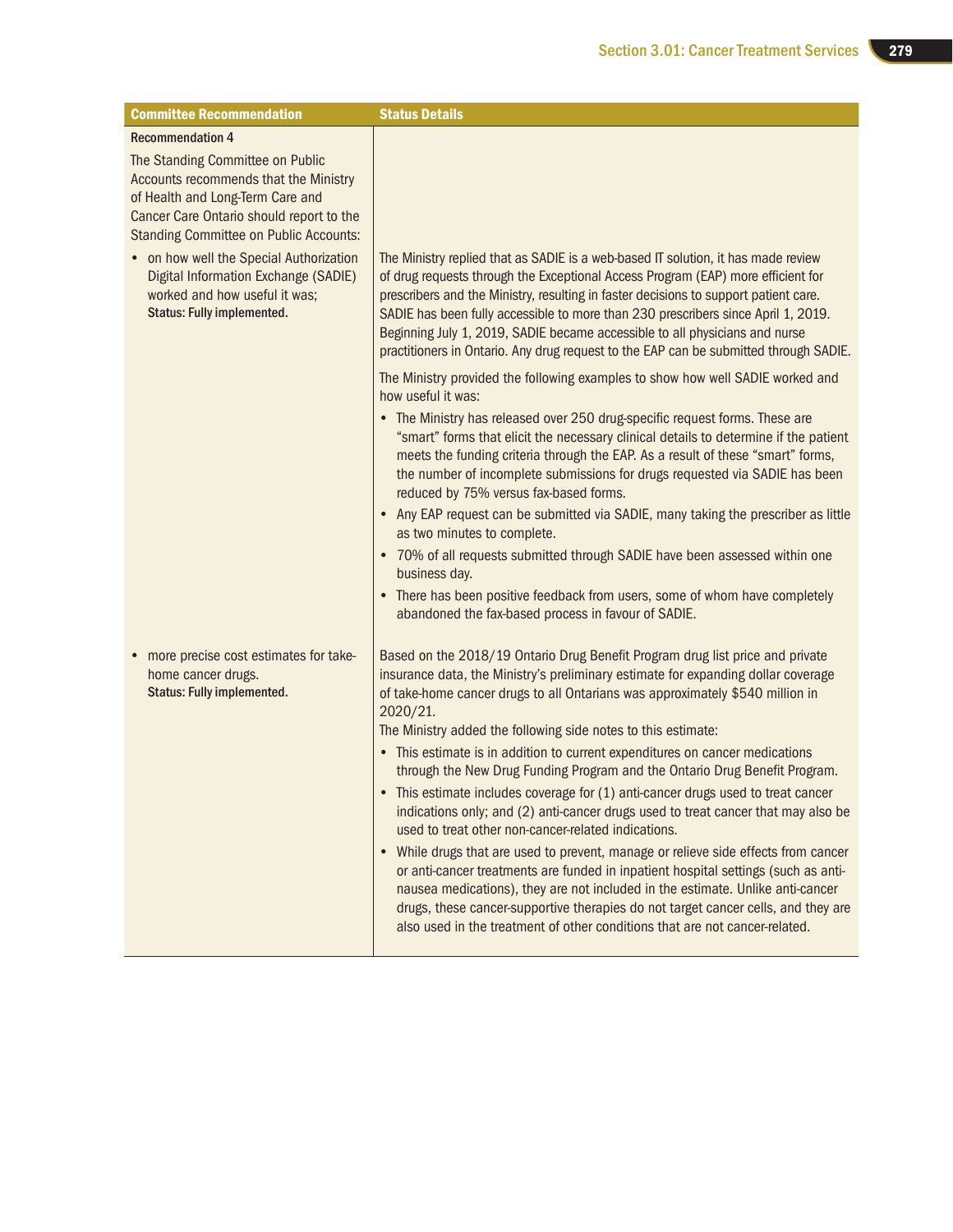| <b>Committee Recommendation</b>                                                                                                                                                   | <b>Status Details</b>                                                                                                                                                                                                                                                                                                                                                                                                                                                                                                                                                                                                                                                                                                     |
|-----------------------------------------------------------------------------------------------------------------------------------------------------------------------------------|---------------------------------------------------------------------------------------------------------------------------------------------------------------------------------------------------------------------------------------------------------------------------------------------------------------------------------------------------------------------------------------------------------------------------------------------------------------------------------------------------------------------------------------------------------------------------------------------------------------------------------------------------------------------------------------------------------------------------|
| <b>Recommendation 5</b><br>The Standing Committee on Public<br>Accounts recommends that Cancer Care<br>Ontario should:                                                            |                                                                                                                                                                                                                                                                                                                                                                                                                                                                                                                                                                                                                                                                                                                           |
| establish guidelines and educational<br>programs on the safe use of take-<br>home cancer drugs for patients;<br>Status: In the process of being<br>implemented by March 31, 2021. | OH(CCO) noted that it established a Pharmacy Oncology Task Force (Task Force)<br>to examine Ontario's pharmacy service model for take-home cancer drugs. The<br>mandate of this Task Force was to provide recommendations and advice to<br>OH(CCO) on potential provincial pharmacy service models for take-home cancer<br>drugs in order to optimize safe, high-quality, person-centred care. The output of this<br>work included recommendations on patient and provider education related to safe<br>medication use, toxicity monitoring and adherence to proper use of drugs. The final<br>report was completed and provided to the Ministry on March 25, 2019, and posted<br>on OH(CCO)'s website on April 25, 2019. |
|                                                                                                                                                                                   | OH(CCO) has also developed patient education resources for the safe use of take-<br>home cancer drugs. One remaining resource is expected to be finished by the fourth<br>quarter of 2020/21, and all content is expected to go live on OH(CCO)'s website at<br>this time.                                                                                                                                                                                                                                                                                                                                                                                                                                                |
|                                                                                                                                                                                   | In addition, the Regional Cancer Programs (Programs) have undertaken additional<br>work to support patient education. For example:                                                                                                                                                                                                                                                                                                                                                                                                                                                                                                                                                                                        |
|                                                                                                                                                                                   | • The Programs have improved oral chemotherapy monitoring by developing and<br>implementing individualized plans for regular toxicity monitoring, as well as<br>assessing patient adherence to treatment. The Programs that identified patient<br>education as a gap could develop specific education tools and resources for<br>take-home cancer drugs.                                                                                                                                                                                                                                                                                                                                                                  |
|                                                                                                                                                                                   | The Programs have implemented the projects planned for 2019/20 relating to<br>$\bullet$<br>educational programs on the safe use of take-home cancer drugs. As part of<br>project close-out, key learnings were presented to the regions in July 2020.                                                                                                                                                                                                                                                                                                                                                                                                                                                                     |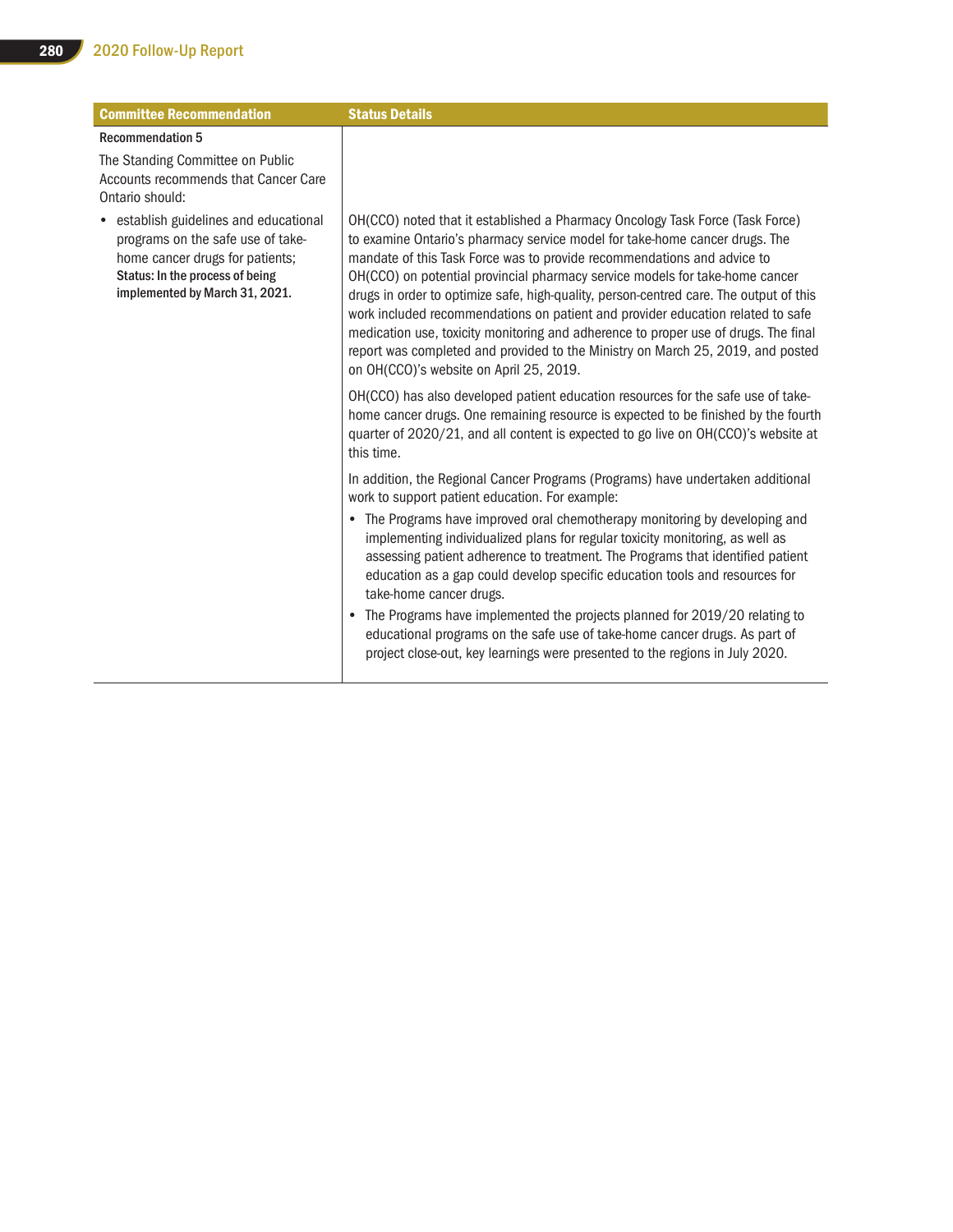| <b>Committee Recommendation</b>                                                                                                                                                                                                                                                                      | <b>Status Details</b>                                                                                                                                                                                                                                                                                                                                                                                                                                                                                                                                                                                                                                                                                                      |
|------------------------------------------------------------------------------------------------------------------------------------------------------------------------------------------------------------------------------------------------------------------------------------------------------|----------------------------------------------------------------------------------------------------------------------------------------------------------------------------------------------------------------------------------------------------------------------------------------------------------------------------------------------------------------------------------------------------------------------------------------------------------------------------------------------------------------------------------------------------------------------------------------------------------------------------------------------------------------------------------------------------------------------------|
| • ensure pharmacists who dispense<br>cancer drugs receive specialized<br>cancer drug therapy training, if<br>required by Cancer Care Ontario.<br>Status: In the process of being<br>implemented by March 31, 2025 (for<br>hospital pharmacies). Little or no<br>progress (for community pharmacies). | OH(CCO) initiated discussion with the Ontario College of Pharmacists about training<br>and education programs required for pharmacists. OH(CCO) also developed the<br>Regional Systemic Therapy Program Standards for Training and Education for<br>Providers. These evidence-based standards have been finalized and were published<br>in July 2019, and can be accessed through OH(CCO)'s website.                                                                                                                                                                                                                                                                                                                       |
|                                                                                                                                                                                                                                                                                                      | OH(CCO) also surveyed the Regional Cancer Programs (Programs) on take-home<br>cancer drugs in the summer of 2019 and analyzed the survey results to identify<br>gaps in training. These survey results were shared with the Programs as well as<br>the Ontario College of Pharmacists, and will inform future local, regional and<br>provincial quality improvement projects. OH(CCO) had planned to share the survey<br>results, as well as a detailed implementation plan to address gaps identified in the<br>March 2019 Task Force report, with the Ministry in the fourth quarter of 2019/20;<br>however, this meeting was cancelled in light of the COVID-19 pandemic and will be<br>rescheduled in the near future. |
|                                                                                                                                                                                                                                                                                                      | As well, OH(CCO) stated that it would continue to collaborate with the Ontario<br>College of Pharmacists to explore any opportunities to establish training and<br>education standards for pharmacists who are managing medication used in<br>systemic therapy. Specifically:                                                                                                                                                                                                                                                                                                                                                                                                                                              |
|                                                                                                                                                                                                                                                                                                      | • Pharmacists working in hospital pharmacies would be required to follow training<br>and education standards by the end of 2024/25. However, this timeline may<br>be delayed by the COVID-19 pandemic if the facilities are not able to send<br>pharmacists for training in 2020/21.                                                                                                                                                                                                                                                                                                                                                                                                                                       |
|                                                                                                                                                                                                                                                                                                      | • OH(CCO) will continue to dialogue with the Ontario College of Pharmacists on<br>educational requirements for community pharmacies. The Ontario College of<br>Pharmacists has not mandated these requirements for all pharmacists working<br>in the community pharmacies.                                                                                                                                                                                                                                                                                                                                                                                                                                                 |
| <b>Recommendation 6</b>                                                                                                                                                                                                                                                                              |                                                                                                                                                                                                                                                                                                                                                                                                                                                                                                                                                                                                                                                                                                                            |
| The Standing Committee on Public<br>Accounts recommends that the Ministry<br>of Health and Long-Term Care and Cancer<br>Care Ontario should:                                                                                                                                                         |                                                                                                                                                                                                                                                                                                                                                                                                                                                                                                                                                                                                                                                                                                                            |
| • determine what standards, if any, are<br>needed to provide oversight to private<br>specialty clinics;<br><b>Status: Fully implemented.</b>                                                                                                                                                         | OH(CCO) revised the Regional Models of Care for Systemic Treatment: Standards<br>for the Organization and Delivery of Systemic Treatment, which were published<br>in July 2019. This document presents a practical framework and standards<br>to guide the delivery of systemic treatment (that is, cancer drug treatment)<br>across the province, both within Regional Cancer Centres and in other facilities<br>such as private specialty clinics. The primary goal is to provide safe, evidence-<br>based systemic cancer treatment, maximizing the efficient use of resources and<br>employing the principle of person-centred care with an emphasis on providing care<br>as close to home as possible.                |
|                                                                                                                                                                                                                                                                                                      | These standards apply to any facility that prepares and administers systemic<br>treatment and can be used to determine if private infusion clinics are meeting best<br>practices.                                                                                                                                                                                                                                                                                                                                                                                                                                                                                                                                          |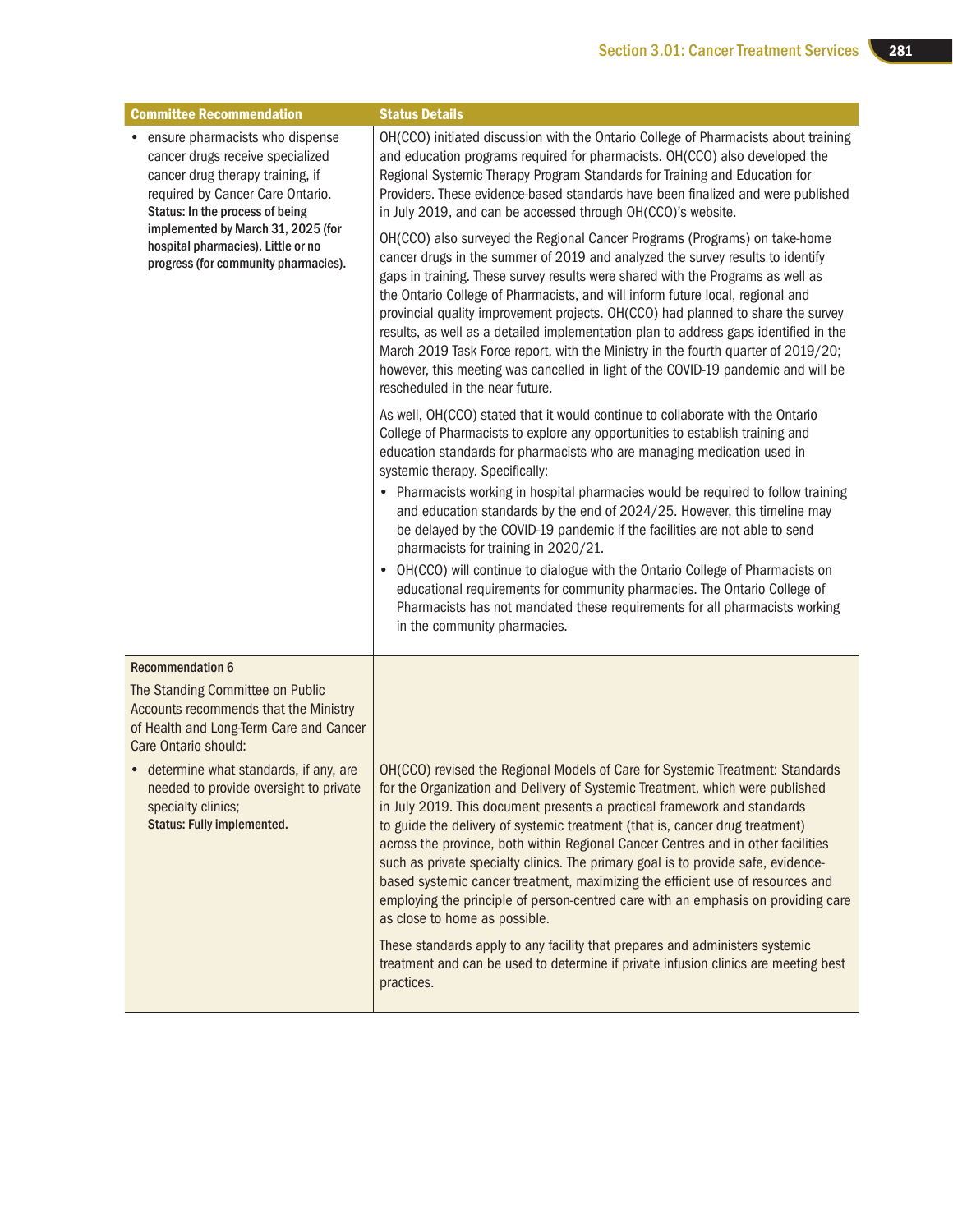| <b>Committee Recommendation</b>                                                                                                                                                                                                          | <b>Status Details</b>                                                                                                                                                                                                                                                                                                                                                                                                                                                                                                                                      |
|------------------------------------------------------------------------------------------------------------------------------------------------------------------------------------------------------------------------------------------|------------------------------------------------------------------------------------------------------------------------------------------------------------------------------------------------------------------------------------------------------------------------------------------------------------------------------------------------------------------------------------------------------------------------------------------------------------------------------------------------------------------------------------------------------------|
| • work with the College of Physicians<br>and Surgeons of Ontario to review<br>and assess the need for inspections<br>of cancer drug treatments at private<br>specialty clinics;<br>Status: Little or no progress.                        | In September 2018, OH(CCO) issued a briefing note to the Ministry providing an<br>update on the private infusion clinics in Ontario and highlighting areas of concern.<br>OH(CCO) also recommended that the Ministry explore opportunities for the College<br>of Physicians and Surgeons of Ontario to oversee the private infusion clinics and<br>for the Ontario College of Pharmacists to oversee the compounding areas. Without<br>oversight, the identified risks for patients treated in private infusion clinics are that<br>they may be receiving: |
|                                                                                                                                                                                                                                          | • treatments where OH(CCO) safe handling guidelines (and other safety-related<br>guidelines) are not followed;                                                                                                                                                                                                                                                                                                                                                                                                                                             |
|                                                                                                                                                                                                                                          | • treatments that are not evidence-informed and not funded by OH(CCO) (not<br>consistent with current guidelines or not generally accepted best practice by<br>oncologists in Ontario);                                                                                                                                                                                                                                                                                                                                                                    |
|                                                                                                                                                                                                                                          | medications prepared in compounding areas that are not accredited pharmacies<br>by the Ontario College of Pharmacists; or                                                                                                                                                                                                                                                                                                                                                                                                                                  |
|                                                                                                                                                                                                                                          | systemic treatments prescribed by a physician without oncology or hematology<br>$\bullet$<br>training.                                                                                                                                                                                                                                                                                                                                                                                                                                                     |
|                                                                                                                                                                                                                                          | The Ministry informed us that it continues to support this recommendation and<br>was planning to work with the College of Physicians and Surgeons of Ontario<br>continuously to explore the feasibility of including cancer drug therapy treatments<br>in the College's inspections of private specialty clinics by March 31, 2021 (pending<br>legislative approval of the Oversight of Health Facilities and Devices Act, 2017).                                                                                                                          |
| update the Standing Committee on<br>Public Accounts on the options that<br>were considered for supervising the<br>quality and safety of the clinics and<br>explain which option was chosen<br>and why.<br>Status: Little or no progress. | The Oversight of Health Facilities and Devices Act, 2017 is currently pending<br>legislative approval. This Act was designed to consolidate oversight of independent<br>health facilities and out-of-hospital premises, and potentially also oversight of non-<br>regulated facilities and services, including private specialty clinics.                                                                                                                                                                                                                  |
|                                                                                                                                                                                                                                          | OH(CCO) helped co-ordinate discussions with the Regional Cancer Programs<br>concerning private infusion clinics. Voluntary local or regional partnerships between<br>the Regional Cancer Centres and private infusion clinics were proposed as an<br>option to obtain some oversight on the quality and safety of care delivered at these<br>clinics. Other options would continue to be developed, and no option had been<br>chosen yet.                                                                                                                  |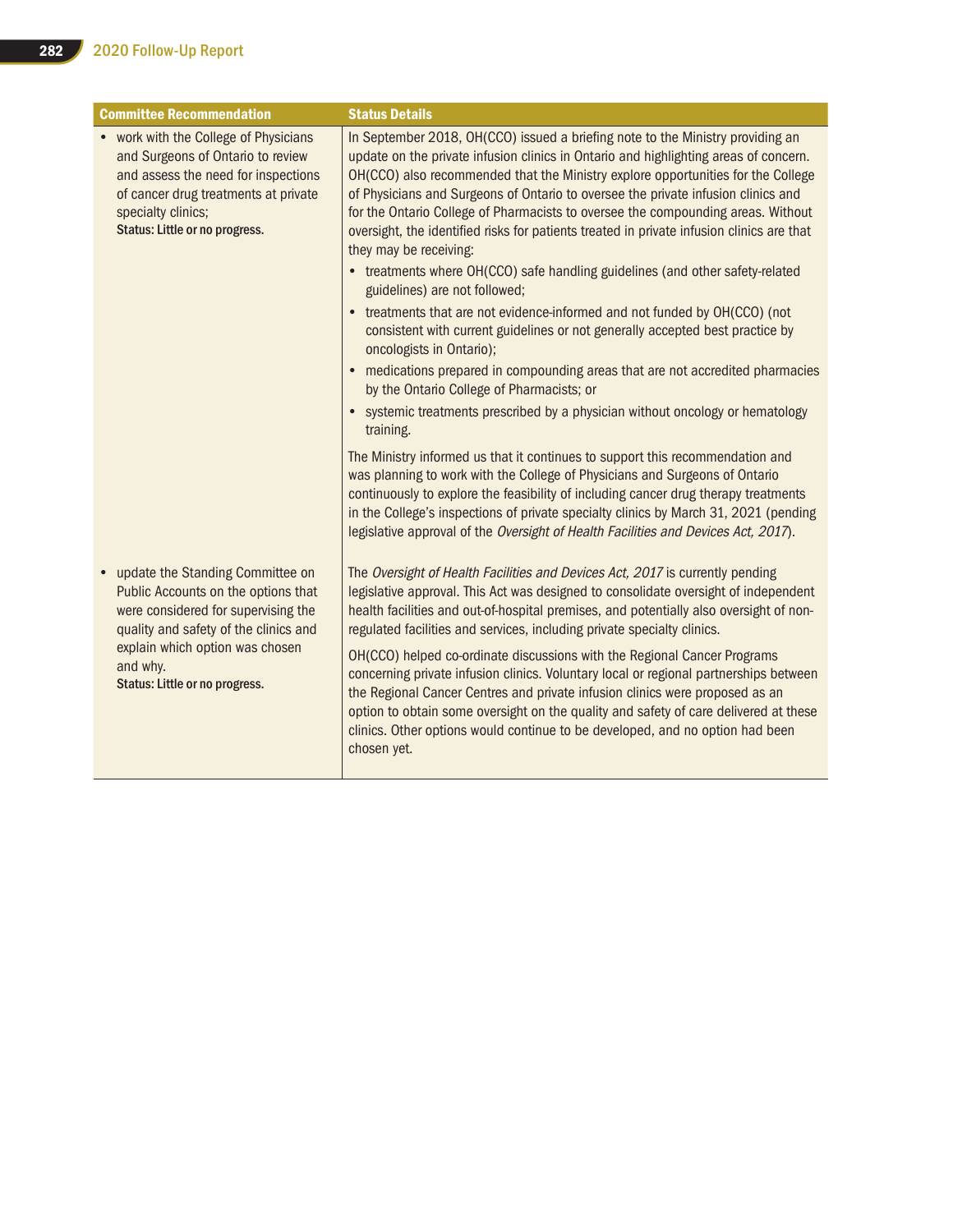| <b>Committee Recommendation</b>                                                                                                                                                                                 | <b>Status Details</b>                                                                                                                                                                                                                                                                                                                                                                                                                                                                                                                                                                                                                                                                                                                                                                                                                                                                                                                                                                                                                             |
|-----------------------------------------------------------------------------------------------------------------------------------------------------------------------------------------------------------------|---------------------------------------------------------------------------------------------------------------------------------------------------------------------------------------------------------------------------------------------------------------------------------------------------------------------------------------------------------------------------------------------------------------------------------------------------------------------------------------------------------------------------------------------------------------------------------------------------------------------------------------------------------------------------------------------------------------------------------------------------------------------------------------------------------------------------------------------------------------------------------------------------------------------------------------------------------------------------------------------------------------------------------------------------|
| <b>Recommendation 7</b>                                                                                                                                                                                         |                                                                                                                                                                                                                                                                                                                                                                                                                                                                                                                                                                                                                                                                                                                                                                                                                                                                                                                                                                                                                                                   |
| The Standing Committee on Public<br>Accounts recommends that the Ministry<br>of Health and Long-Term Care should<br>work with hospitals, to:                                                                    |                                                                                                                                                                                                                                                                                                                                                                                                                                                                                                                                                                                                                                                                                                                                                                                                                                                                                                                                                                                                                                                   |
| • implement the Ministry's 2013<br>recommendation regarding the<br>traceability of computer-based clinic<br>and hospital records for patients and<br>their treatments;                                          | The Ministry noted that it had been working with partners including Health<br>Canada, the Ontario College of Pharmacists, the Ontario Hospital Association and<br>OH(CCO) to determine whether the implementation of this recommendation could<br>be considered complete. This work was expected to be completed by the end of<br>December 2020.                                                                                                                                                                                                                                                                                                                                                                                                                                                                                                                                                                                                                                                                                                  |
| Status: In the process of being<br>implemented by December 31, 2020.                                                                                                                                            | The Ministry explained that it had to work with the Ontario College of Pharmacists<br>(College) to implement this recommendation because the College is responsible<br>for overseeing the pharmacists in hospital pharmacies. The role of the College<br>is to regulate the profession in the public interest. The Safeguarding Health Care<br>Integrity Act, 2014 (Act) was passed in December 2014, and provisions relating<br>to the College's oversight of hospital pharmacies came into effect with the<br>required amendments to the regulation of the Drug and Pharmacies Regulation<br>Act approved on August 1, 2016. The Act provides the College with the authority<br>to license and inspect pharmacies within public and private hospitals in the same<br>manner as it currently licenses and inspects community pharmacies; to enforce<br>licensing requirements for hospital pharmacies; and to make regulations to<br>establish the requirements and standards for licensing, operation and inspection<br>of hospital pharmacies. |
| • review the recommendations from the<br>Standing Committee on Social Policy's<br>2014 report, Diluted Chemotherapy<br>Drugs, to prevent improper dosing of<br>cancer treatments.<br>Status: Fully implemented. | The Ministry informed us that all recommendations from the review of the<br>chemotherapy drug supply system that can be implemented directly by the<br>Ministry had been completed.                                                                                                                                                                                                                                                                                                                                                                                                                                                                                                                                                                                                                                                                                                                                                                                                                                                               |
|                                                                                                                                                                                                                 | The Ministry also informed us that the Ontario College of Pharmacists has also<br>implemented the standards developed by the National Association of Pharmacy<br>Regulatory Authorities (NAPRA) for pharmacy compounding in Ontario. These<br>standards cover three areas: non-hazardous sterile preparations, hazardous<br>sterile preparations, and non-sterile preparations. Therefore, implementing these<br>standards also helps address the recommendations from the Standing Committee<br>on Social Policy's 2014 report, Diluted Chemotherapy Drugs, to prevent improper<br>dosing of cancer treatments.                                                                                                                                                                                                                                                                                                                                                                                                                                  |

H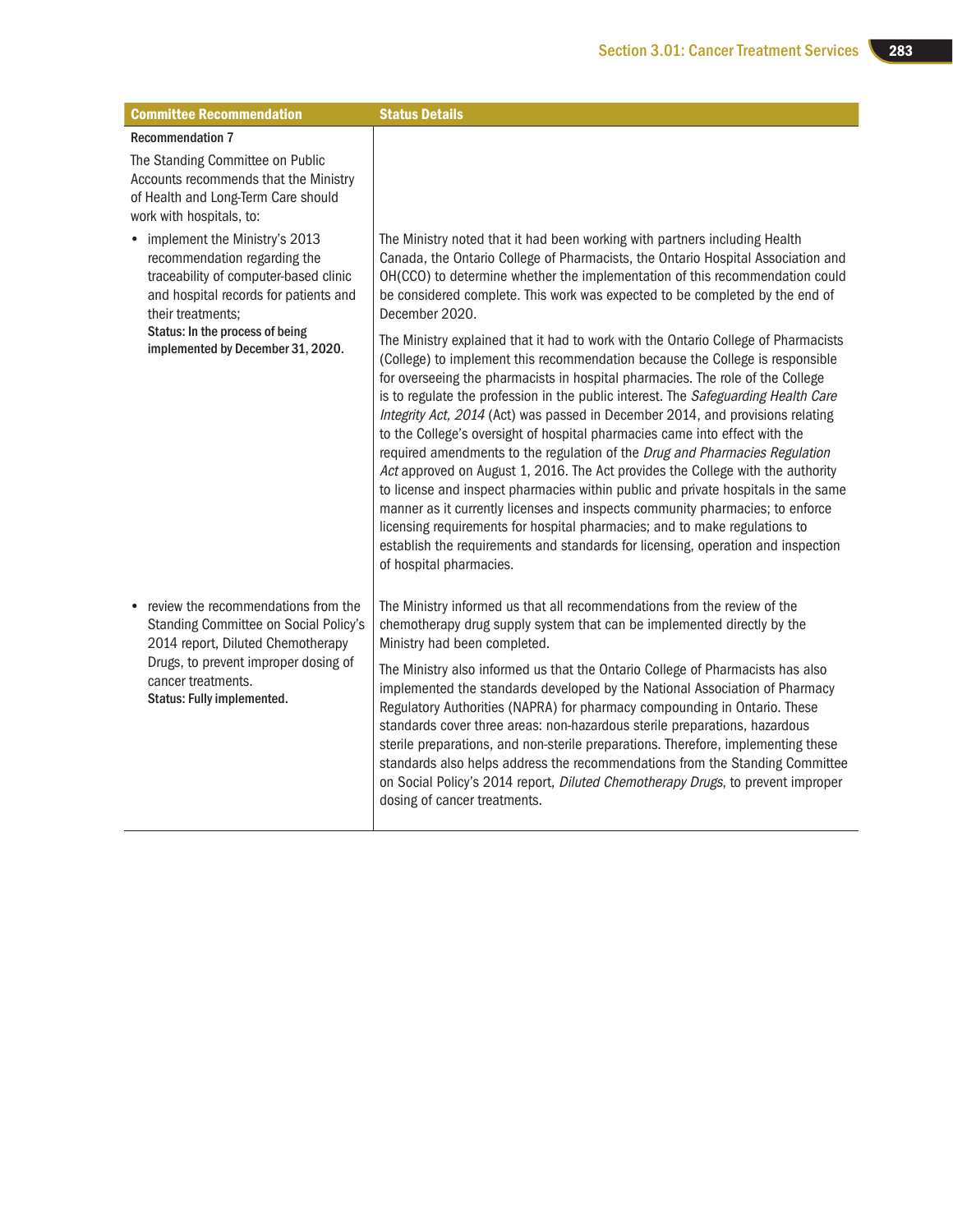| <b>Committee Recommendation</b>                                                                                                                                                                              | <b>Status Details</b>                                                                                                                                                                                                                                                                                                                                                                                                                                                                                                                                                                                                   |
|--------------------------------------------------------------------------------------------------------------------------------------------------------------------------------------------------------------|-------------------------------------------------------------------------------------------------------------------------------------------------------------------------------------------------------------------------------------------------------------------------------------------------------------------------------------------------------------------------------------------------------------------------------------------------------------------------------------------------------------------------------------------------------------------------------------------------------------------------|
| <b>Recommendation 8</b>                                                                                                                                                                                      |                                                                                                                                                                                                                                                                                                                                                                                                                                                                                                                                                                                                                         |
| The Standing Committee on Public<br>Accounts recommends that the Ministry<br>of Health and Long-Term Care and Cancer<br>Care Ontario should:                                                                 |                                                                                                                                                                                                                                                                                                                                                                                                                                                                                                                                                                                                                         |
| • establish provincial protocols and<br>guidelines to manage drug shortages;<br><b>Status: Fully implemented.</b>                                                                                            | The Ministry informed us that, together with OH(CCO), it has established routine<br>practices for stakeholder communication and drug sharing at the provincial level.<br>They have adopted a practice to prioritize patients, which relies on information about<br>cancer drug shortages and other data, in addition to a way to assess the impact of<br>drug shortages in consultation with provincial cancer leads and clinical experts.                                                                                                                                                                              |
|                                                                                                                                                                                                              | OH(CCO) informed us that it also developed an action plan for drug shortages that<br>includes consultation with stakeholders to refine and formalize the current process.<br>In addition, OH(CCO) drafted the Drug Shortages Management Protocol (Protocol)<br>to manage responses during drug shortages.                                                                                                                                                                                                                                                                                                               |
|                                                                                                                                                                                                              | The Protocol was approved and began operating in April 2020. The purpose of this<br>protocol is to outline OH(CCO)'s role and processes for responding to cancer drug<br>shortages at the provincial level. OH(CCO) used Health Canada's Multi-Stakeholder<br>Steering Committee on Drug Shortages Communication and Notification Protocol as<br>a guide.                                                                                                                                                                                                                                                               |
| develop a province-wide network to<br>communicate with LHINs, hospitals,<br>pharmacies, and health care providers<br>about anticipated and impending<br>cancer-drug shortages;<br>Status: Fully implemented. | The Ministry informed us that it had been using an online tool, Ontario Drug Stock<br>Monitoring, to share information with hospitals, pharmacies and health-care<br>providers. Materials posted on this website include OH(CCO) and Ministry memos<br>on drug shortages updates, manufacturer information and other resources. The<br>Ministry developed and launched an inventory tracking tool called DSTrack, which<br>allows the Ministry to collect real-time inventory levels to track cancer and non-<br>cancer drug shortages. OH(CCO) supports the Ministry in inventory management at<br>the regional level. |
|                                                                                                                                                                                                              | The Ministry and OH(CCO) have created an online communication network at the<br>provincial level for OH(CCO) to communicate directly with hospital pharmacies<br>and regional cancer leads. Additionally, the Ministry emails Health Canada's drug<br>supply alerts, Ontario's drug supply alerts and OH(CCO)'s memos to hundreds of<br>stakeholders including hospital pharmacies, community pharmacies, professional<br>associations and regulatory bodies for Ontario pharmacists and physicians.                                                                                                                    |
| assist hospitals to develop policies<br>on appropriate cancer-drug inventory<br>levels and handling cancer-drug<br>shortages.<br><b>Status: Fully implemented.</b>                                           | OH(CCO) and the Ministry have been updating stakeholders via drug shortage<br>memos. These memos have contained information on supply status, duration of<br>shortages and patient prioritization or drug conservation strategies as required.<br>OH(CCO) and the Ministry have also improved information sharing on manufacturer<br>supply levels. Additionally, OH(CCO) has developed clinical guidance and drug<br>conservation strategies.                                                                                                                                                                          |
|                                                                                                                                                                                                              | Unlike cancer agencies in other provinces, OH(CCO) is not involved in the purchase<br>or distribution of cancer drugs in Ontario. Inventory is managed locally at the<br>hospital level and regionally by the Local Health Integration Networks (LHINs). During<br>a drug shortage, stock redistribution is led by the hospital and LHIN-level protocols.                                                                                                                                                                                                                                                               |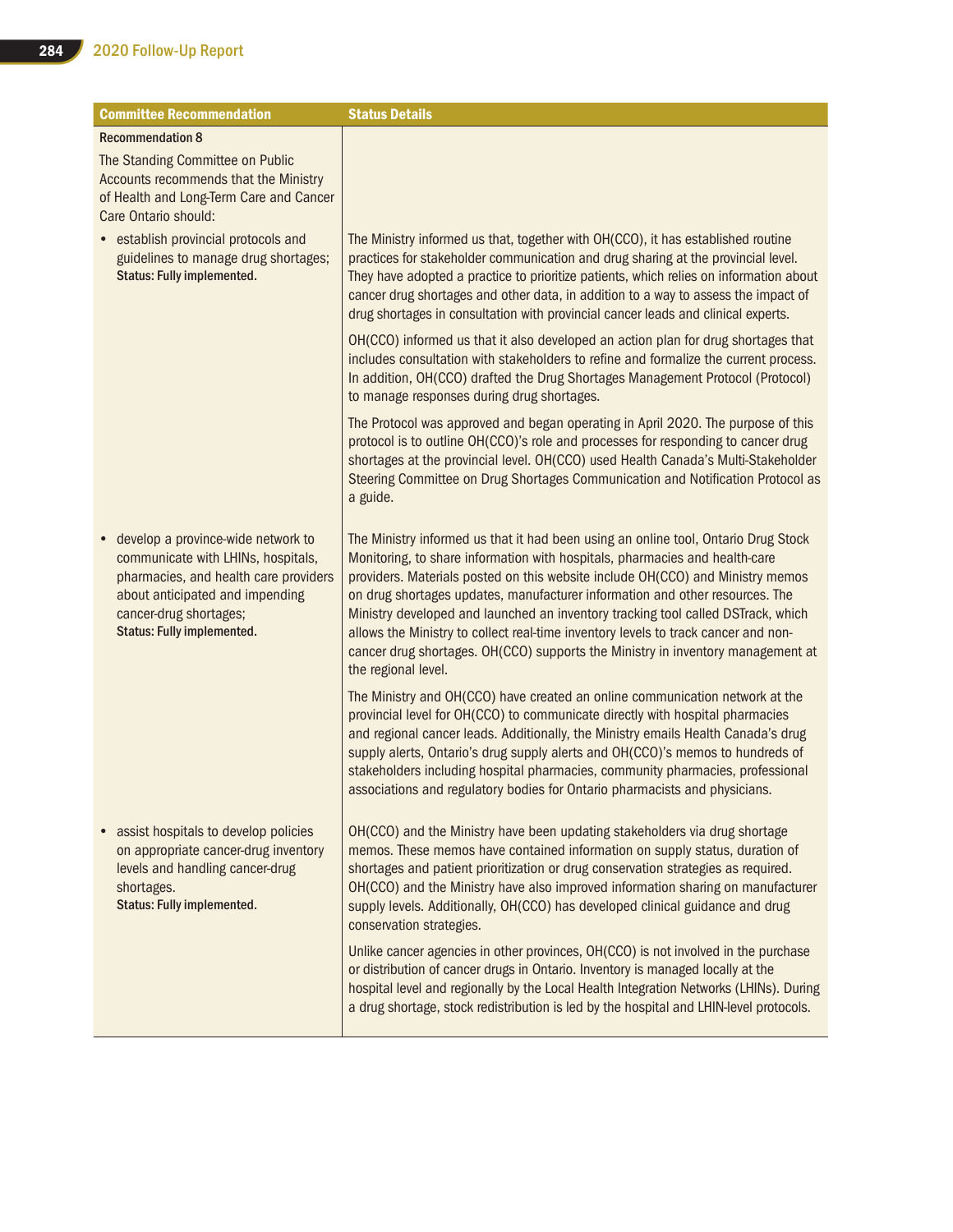| <b>Committee Recommendation</b>                                                                                                                                                                                                                                      | <b>Status Details</b>                                                                                                                                                                                                                                                                                                                                                                                                                                                                                                                                                                                                                                                                                                                                                              |
|----------------------------------------------------------------------------------------------------------------------------------------------------------------------------------------------------------------------------------------------------------------------|------------------------------------------------------------------------------------------------------------------------------------------------------------------------------------------------------------------------------------------------------------------------------------------------------------------------------------------------------------------------------------------------------------------------------------------------------------------------------------------------------------------------------------------------------------------------------------------------------------------------------------------------------------------------------------------------------------------------------------------------------------------------------------|
| <b>Recommendation 9</b><br>The Standing Committee on Public<br>Accounts recommends that the Ministry<br>of Health and Long-Term Care should<br>work with Cancer Care Ontario and<br>hospitals to implement a process to<br>regularly assess the future need for stem | The Ministry noted that it had expedited the planning and construction of<br>investment projects in the following six facilities after assessing the need for<br>increased access to stem cell transplants:<br>University Health Network (Princess Margaret Hospital);<br>٠<br>The Ottawa Hospital;                                                                                                                                                                                                                                                                                                                                                                                                                                                                                |
| cell transplants.<br>Status: Fully implemented.                                                                                                                                                                                                                      | Hamilton Health Sciences;<br>٠<br>Sunnybrook Health Sciences Centre;<br>٠<br>London Health Sciences Centre; and<br>$\bullet$<br>• The Hospital for Sick Children.                                                                                                                                                                                                                                                                                                                                                                                                                                                                                                                                                                                                                  |
|                                                                                                                                                                                                                                                                      | To expedite the review and approval of projects that address facilities' capacity for<br>stem cell transplants, the Ministry's Health Capital Investment Branch streamlined<br>the capital planning process by combining the planning stage submissions (Stage<br>1: Proposal and Stage 2: Functional Program) and/or design development stage<br>submissions (Stage 3.1 and Stage 3.2), where appropriate.                                                                                                                                                                                                                                                                                                                                                                        |
|                                                                                                                                                                                                                                                                      | The Ministry's Health Capital Investment Branch continues to expedite the review of<br>project submissions relating to stem cell transplants.                                                                                                                                                                                                                                                                                                                                                                                                                                                                                                                                                                                                                                      |
| <b>Recommendation 10</b>                                                                                                                                                                                                                                             |                                                                                                                                                                                                                                                                                                                                                                                                                                                                                                                                                                                                                                                                                                                                                                                    |
| The Standing Committee on Public<br><b>Accounts recommends that Cancer Care</b><br>Ontario should work with hospitals to:                                                                                                                                            |                                                                                                                                                                                                                                                                                                                                                                                                                                                                                                                                                                                                                                                                                                                                                                                    |
| measure and assess how the use of<br>the telephone triage system under<br>the Ministry's symptom-management<br>program affects emergency room visits<br>and patients' well-being;<br>Status: In the process of being<br>implemented by December 31, 2020.            | OH(CCO) informed us that, in partnership with the vendor, Bayshore HealthCare, it<br>had established 24/7 oncology nursing tele-triage support for cancer patients to<br>address toxicity issues and reduce the use of emergency rooms. To date, 65 of the<br>total 74 hospitals have implemented Bayshore's program. Data from December<br>2019 showed that 74% of all calls received by Bayshore's nurses were managed<br>by the nurse and 26% were advised to visit the emergency room. OH(CCO) also<br>has been working on the analytics capabilities to track these patients and see<br>if they followed the nursing advice to visit the emergency room, and if so, if<br>they were admitted or treated as outpatients (indicating appropriate use of the<br>emergency room). |
|                                                                                                                                                                                                                                                                      | OH(CCO) continued working with Bayshore to introduce 24/7 oncology nursing tele-<br>triage support at the remaining nine hospitals by December 31, 2020.                                                                                                                                                                                                                                                                                                                                                                                                                                                                                                                                                                                                                           |
| analyze how other forms of digital<br>communications could be utilized to<br>enhance patient care.<br>Status: Little or no progress.                                                                                                                                 | As part of its Toxicity Management Advisory Committee recommendation to improve<br>the monitoring of patient symptoms, OH(CCO) conducted an analysis of various<br>types of digital communication. It determined an electronic tool (eTool) to be<br>the most appropriate form of communication. OH(CCO) informed us that clinical<br>content development for the eTool was underway, and a proof-of-concept was being<br>designed that would be reviewed with Ontario Health.                                                                                                                                                                                                                                                                                                     |
|                                                                                                                                                                                                                                                                      | OH(CCO) explained that the eTool project would go to Ontario Health for approval<br>because of changes in the provincial health-care system and the transition of CCO<br>into Ontario Health, and that timelines may change depending on the direction given.                                                                                                                                                                                                                                                                                                                                                                                                                                                                                                                      |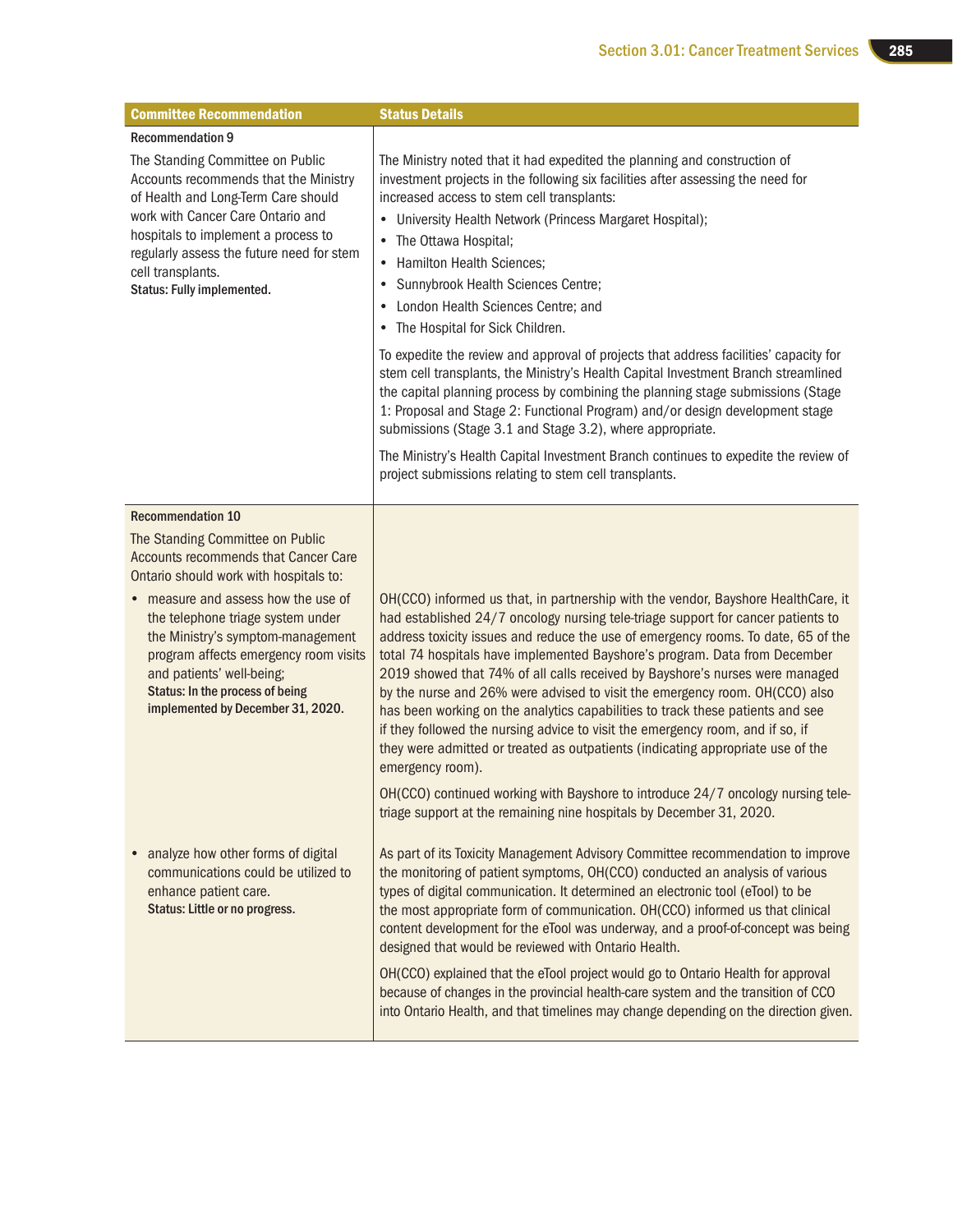| <b>Committee Recommendation</b>                                                                                                                             | <b>Status Details</b>                                                                                                                                                                                                                                                                                                                                                                                                                                                                                                                                                                                                                                         |
|-------------------------------------------------------------------------------------------------------------------------------------------------------------|---------------------------------------------------------------------------------------------------------------------------------------------------------------------------------------------------------------------------------------------------------------------------------------------------------------------------------------------------------------------------------------------------------------------------------------------------------------------------------------------------------------------------------------------------------------------------------------------------------------------------------------------------------------|
| <b>Recommendation 11</b>                                                                                                                                    |                                                                                                                                                                                                                                                                                                                                                                                                                                                                                                                                                                                                                                                               |
| The Standing Committee on Public<br>Accounts recommends that Cancer Care<br>Ontario should work with hospitals to:                                          |                                                                                                                                                                                                                                                                                                                                                                                                                                                                                                                                                                                                                                                               |
| • establish province-wide standards for<br>the delivery of psychosocial services;<br>Status: Fully implemented.                                             | OH(CCO) released a report called Recommendations for the Delivery of<br>Psychosocial Oncology Services in Ontario to specify the standard of psychosocial<br>care expected for cancer patients and their families. This report aimed to ensure<br>that necessary psychosocial services were provided consistently and in a timely<br>manner to all cancer patients and their families in Ontario.                                                                                                                                                                                                                                                             |
|                                                                                                                                                             | OH(CCO) noted that recommendations in this report were based on person-centred<br>care principles and core values, as well as existing models of care across Canada.<br>The service delivery framework was released in the first quarter of 2018/19 and<br>was available on OH(CCO)'s website.                                                                                                                                                                                                                                                                                                                                                                |
| increase the availability of<br>psychosocial oncology services for<br>cancer patients at all stages of the<br>cancer journey.<br>Status: Fully implemented. | OH(CCO)'s Psychosocial Oncology Program collaborated with its capacity planning<br>team to develop a long-term strategy, as well as capacity and human resource<br>recommendations relating to psychosocial services. Initial analysis was completed<br>for social workers and dietitians.                                                                                                                                                                                                                                                                                                                                                                    |
|                                                                                                                                                             | In addition, hospitals completed system gap analysis to explore appropriate levels<br>of funding of psychological oncology services for cancer patients and their families.<br>OH(CCO) reported back to the Regional Cancer Programs on key observations and<br>next steps for this work.                                                                                                                                                                                                                                                                                                                                                                     |
|                                                                                                                                                             | OH(CCO) noted that it was developing a new radiation funding model with<br>psychosocial oncology services built in. This work requires consensus from<br>experts to quantify radiation patients' needs for these services. Expert panels<br>were convened for disciplines including occupational therapy, physiotherapy,<br>dietetics, social work and speech language therapy. In January 2020, consensus<br>had been finalized for all expert panels but physiotherapy. Completion of this work<br>would address the need to establish provincial standards and allow hospitals to<br>determine if they are appropriately resourced based on the standards. |
|                                                                                                                                                             | OH(CCO) completed the capacity analysis of psychosocial oncology services for<br>social work, dietetics, speech language therapy, occupational therapy, physical<br>therapy and psychology. The analysis determined how many full-time equivalent<br>staff are required during the consultation and treatment phases for cancer patients.                                                                                                                                                                                                                                                                                                                     |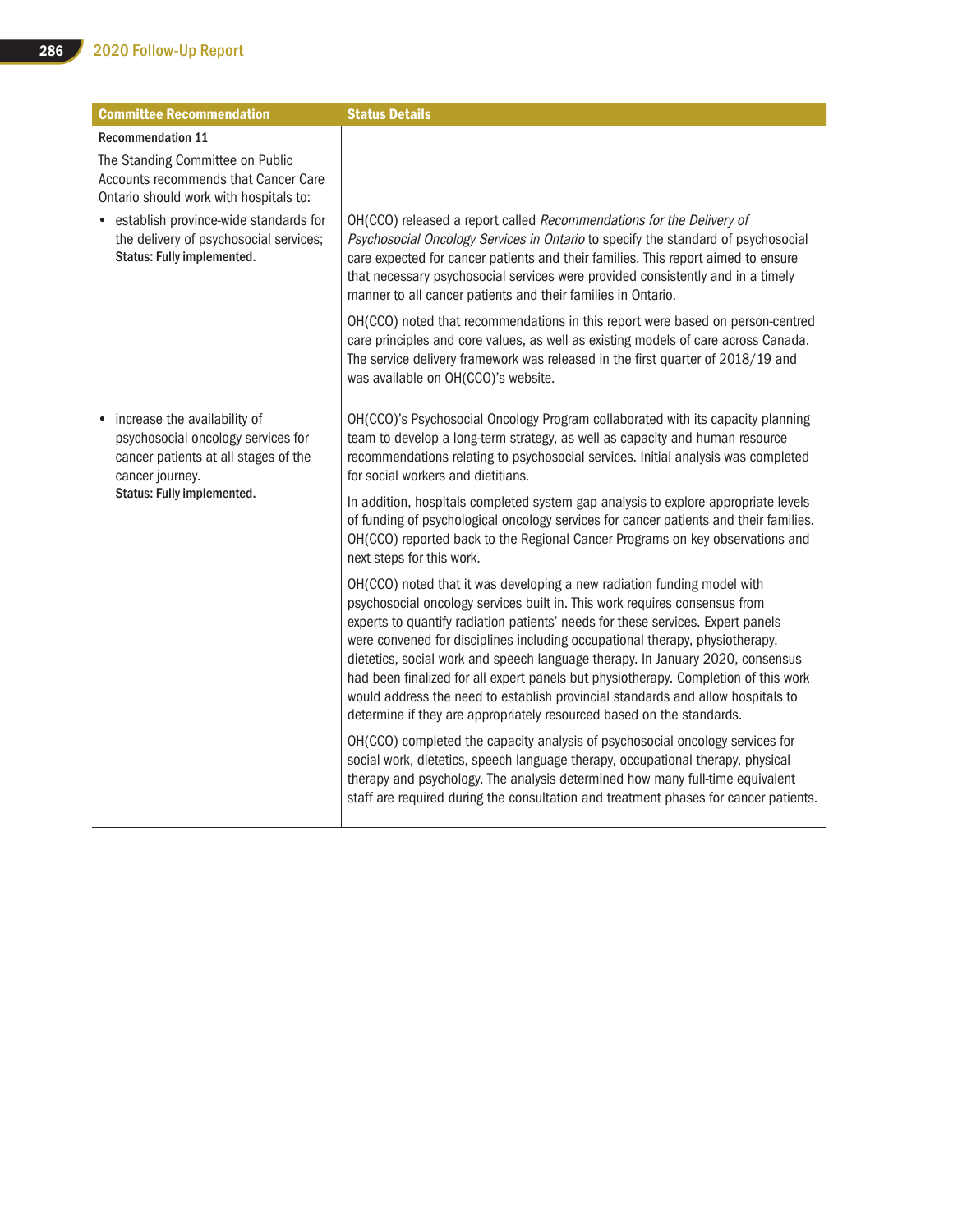| <b>Committee Recommendation</b>                                                                                                                                                                                                           | <b>Status Details</b>                                                                                                                                                                                                                                                                                                                                                                                           |
|-------------------------------------------------------------------------------------------------------------------------------------------------------------------------------------------------------------------------------------------|-----------------------------------------------------------------------------------------------------------------------------------------------------------------------------------------------------------------------------------------------------------------------------------------------------------------------------------------------------------------------------------------------------------------|
| <b>Recommendation 12</b>                                                                                                                                                                                                                  |                                                                                                                                                                                                                                                                                                                                                                                                                 |
| The Standing Committee on Public<br>Accounts recommends that the Ministry<br>of Health and Long-Term Care should:                                                                                                                         |                                                                                                                                                                                                                                                                                                                                                                                                                 |
| • streamline the process for adopting<br>and funding new PET scan technology;<br><b>Status: Fully implemented.</b>                                                                                                                        | The Ministry informed us that it and OH(CCO) had enacted processes to support<br>the adoption and funding of new radioactive tracers in positron emission<br>tomography (PET) scanning, while complying with Health Canada regulatory<br>requirements. For example:                                                                                                                                             |
|                                                                                                                                                                                                                                           | • A new PET scan radioactive tracer for neuroendocrine cancer patients obtained<br>Health Canada and Ontario Cancer Research Ethics Board approvals in the fourth<br>quarter of 2018/19 and has been available for use since mid-March 2019.                                                                                                                                                                    |
|                                                                                                                                                                                                                                           | • A new radioactive tracer for PET scans for recurrent prostate cancer has been<br>approved and available at six hospital sites across the province. These sites are<br>London Health Sciences Centre, University Health Network (Princess Margaret<br>Hospital), St. Joseph's Healthcare Hamilton, The Ottawa Hospital, Sunnybrook<br>Health Sciences Centre, and Thunder Bay Regional Health Sciences Centre. |
| make a referral for PET scans based<br>on appropriate criteria defined by CCO<br>and negotiate with the Ontario Medical<br>Association to update the Schedule of<br>Benefits for Physician Services.<br><b>Status: Fully implemented.</b> | The Ministry informed us that OH(CCO) had developed and distributed referral<br>forms with all eligibility criteria for PET scans. By having all eligibility criteria on<br>one form, referring physician specialists have all the information they need in one<br>location and can refer their patients for scans more easily.                                                                                 |
|                                                                                                                                                                                                                                           | In addition, OH(CCO) revised its website that launched in July 2019<br>(www.petscansontario.ca) to better guide physicians and patients to information<br>relevant to patient care and referrals. A comprehensive communication plan to<br>support outreach to referring physicians in areas where PET is underused was<br>reviewed with the PET Steering Committee in fall 2019 and was approved.              |
|                                                                                                                                                                                                                                           | Additionally, the Schedule of Benefits for Physician Services was revised on<br>October 1, 2019, to include two new fee codes that make PET for myocardial<br>perfusion imaging an insured service.                                                                                                                                                                                                             |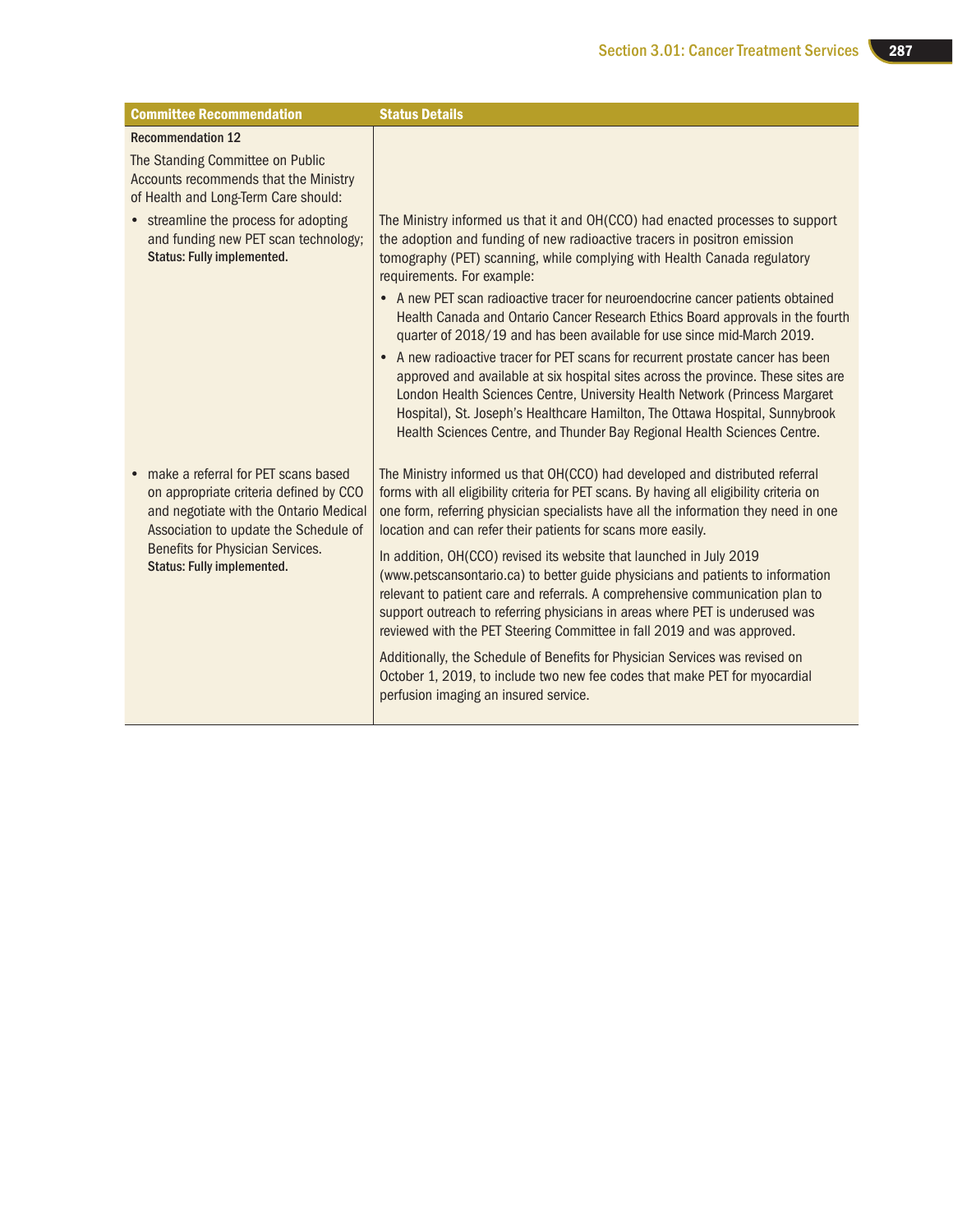| <b>Committee Recommendation</b>                                                                                                                                                                                           | <b>Status Details</b>                                                                                                                                                                                                                                                                                                                                                                                                                                                                                                                                                                                                                                                                                                                                                                                                                                                                                                                                                                                                                               |
|---------------------------------------------------------------------------------------------------------------------------------------------------------------------------------------------------------------------------|-----------------------------------------------------------------------------------------------------------------------------------------------------------------------------------------------------------------------------------------------------------------------------------------------------------------------------------------------------------------------------------------------------------------------------------------------------------------------------------------------------------------------------------------------------------------------------------------------------------------------------------------------------------------------------------------------------------------------------------------------------------------------------------------------------------------------------------------------------------------------------------------------------------------------------------------------------------------------------------------------------------------------------------------------------|
| <b>Recommendation 13</b>                                                                                                                                                                                                  |                                                                                                                                                                                                                                                                                                                                                                                                                                                                                                                                                                                                                                                                                                                                                                                                                                                                                                                                                                                                                                                     |
| The Standing Committee on Public<br>Accounts recommends that the Ministry<br>of Health and Long-Term Care should:                                                                                                         |                                                                                                                                                                                                                                                                                                                                                                                                                                                                                                                                                                                                                                                                                                                                                                                                                                                                                                                                                                                                                                                     |
| implement a centralized referral and<br>$\bullet$<br>booking process for CT scans and<br>MRIs in order to improve wait times for<br>cancer patients;<br>Status: In the process of being<br>implemented by March 31, 2023. | As mentioned in Recommendation 2, the Ministry has been supporting electronic<br>referrals (eReferral) through the System Coordinated Access program, which has<br>expanded to seven LHINs across the province. eReferral, which is a starting point<br>for developing a centralized referral system, is an electronic referral (rather than<br>fax-and-paper referral) from primary care providers to specialists and other patient<br>support services. eReferral helps reduce wait times, automate scheduling, and<br>minimize scheduling delays. As of March 31, 2020, over 130,000 eReferrals had<br>been processed through the System Coordinated Access program.                                                                                                                                                                                                                                                                                                                                                                             |
|                                                                                                                                                                                                                           | Integration work to support common referral processes, including central intake<br>for cancer services, is in development. For example, the System Coordinated<br>Access program has been working with the regional cancer care program in<br>Waterloo-Wellington to set up eReferral for cancer services in the region. The initial<br>implementation has focused on referrals to colonoscopies for people with positive<br>test results for the fecal immunochemical test (FIT). eReferrals are sent to central<br>intake for booking colonoscopy appointments, and wait times are published.<br>eReferrals under the System Coordinated Access program include centralized<br>referral and booking processes for MRI and CT scanning services and expansion of<br>diagnostic imaging pathway. Since April 1, 2020, the province began developing<br>a provincial eServices program that will be integrating eConsult and eReferral<br>programs initially. Other eServices such as eOrdering and ePrescribing will be<br>integrated in the future |
|                                                                                                                                                                                                                           | The Ministry anticipated that eReferrals, including a centralized referral and booking<br>process for CT scans and MRIs, would be standardized and expanded to other<br>regions across Ontario by March 31, 2023.                                                                                                                                                                                                                                                                                                                                                                                                                                                                                                                                                                                                                                                                                                                                                                                                                                   |
| assess whether it should continue<br>providing ongoing funding for high-risk<br>cancer patients to reduce wait times.<br>Status: In the process of being<br>implemented by March 31, 2021.                                | OH(CCO) drafted recommendations for the Ministry to continue funding additional<br>procedures for high-priority MRI and CT patients. In the fourth quarter of 2019/20,<br>OH(CCO) provided the Ministry with a detailed analysis of hospital MRI and CT<br>capacity (operating hours and capital equipment) and identified additional funding<br>needed to achieve access targets.                                                                                                                                                                                                                                                                                                                                                                                                                                                                                                                                                                                                                                                                  |
|                                                                                                                                                                                                                           | In addition, the business unit analyzed the impact of one-time funding targeted<br>to MRI for cancer patients, including patients under the High Risk Ontario Breast<br>Screening Program (OBSP), at the end of the 2019/20 fiscal year to determine if<br>the funding achieved wait-time reductions. The Ministry leveraged the diagnostic<br>imaging funding recommendations and the impact analysis of targeted funding to<br>provide additional targeted funding for 2020/21.                                                                                                                                                                                                                                                                                                                                                                                                                                                                                                                                                                   |
|                                                                                                                                                                                                                           | At the beginning of 2020/21, the Ministry transferred program oversight of MRI<br>funding for OBSP patients to the OBSP under OH(CCO). From 2020/21 onwards,<br>allocation and oversight of this funding will be managed by OH(CCO). The Ministry<br>will continue to monitor the MRI wait times related to OBSP to ensure funding is<br>being used to achieve its intended goal (i.e., improved MRI wait times from high risk<br>OBSP patients.                                                                                                                                                                                                                                                                                                                                                                                                                                                                                                                                                                                                    |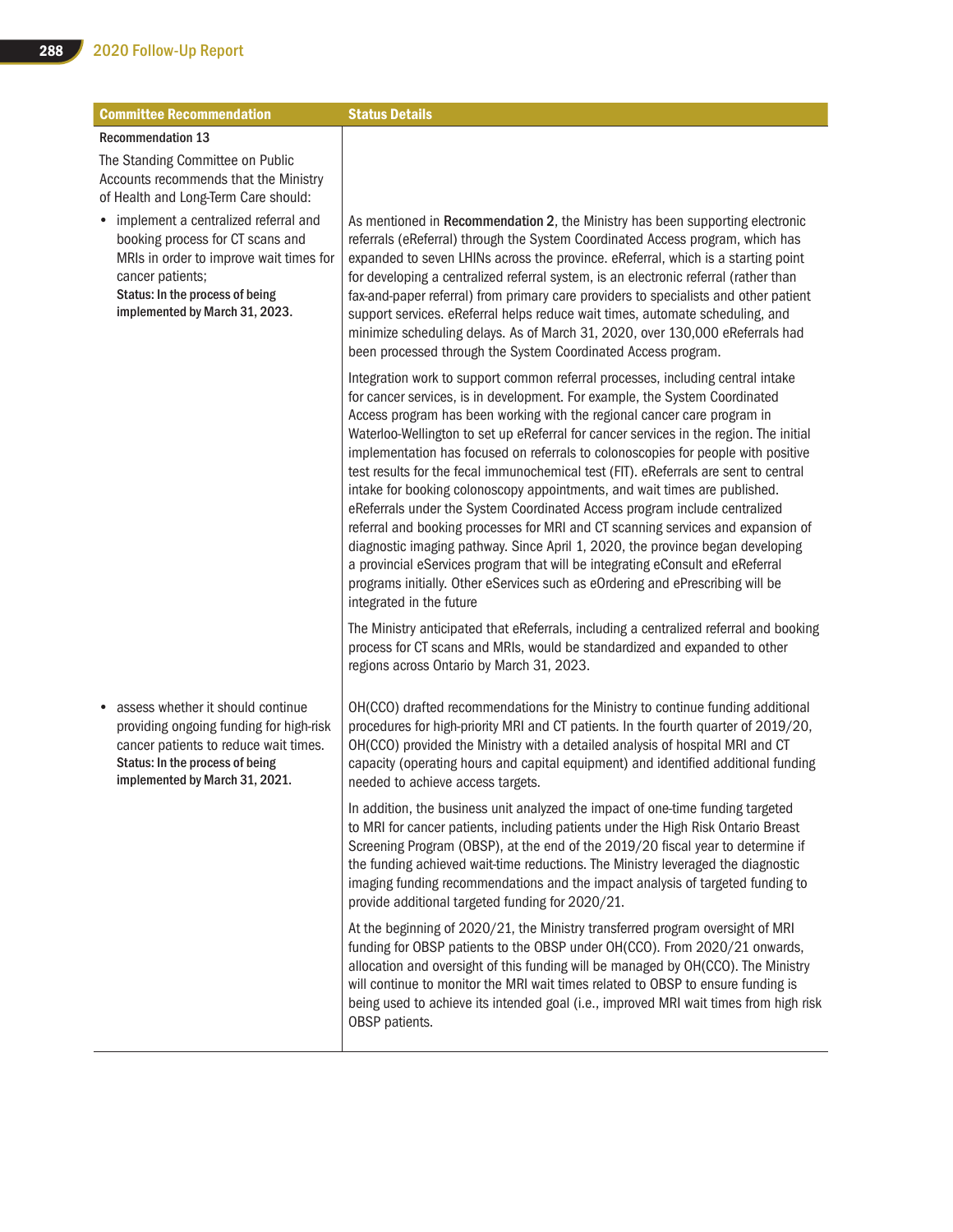| <b>Committee Recommendation</b>                                                                                                                                                                                                                                                                                                                                                                 | <b>Status Details</b>                                                                                                                                                                                                                                                                                                                                                                                                                                                                                                                                                                                                               |
|-------------------------------------------------------------------------------------------------------------------------------------------------------------------------------------------------------------------------------------------------------------------------------------------------------------------------------------------------------------------------------------------------|-------------------------------------------------------------------------------------------------------------------------------------------------------------------------------------------------------------------------------------------------------------------------------------------------------------------------------------------------------------------------------------------------------------------------------------------------------------------------------------------------------------------------------------------------------------------------------------------------------------------------------------|
| <b>Recommendation 14</b>                                                                                                                                                                                                                                                                                                                                                                        |                                                                                                                                                                                                                                                                                                                                                                                                                                                                                                                                                                                                                                     |
| The Standing Committee on Public<br><b>Accounts recommends that the Ministry</b><br>of Health and Long-Term Care should work<br>with Cancer Care Ontario and hospitals<br>to implement a province-wide mandatory<br>peer-review program for diagnostic<br>imaging based on recommendations from<br>Health Quality Ontario.<br>Status: In the process of being implemented<br>by March 31, 2022. | In 2018/19, Health Quality Ontario (now referred to as the Quality business unit in<br>Ontario Health) initiated a Diagnostic Imaging Peer Learning Community, a program<br>supporting radiology teams in Ontario hospitals to set up peer learning programs<br>for imaging services. The program is based on recommendations in Health<br>Quality Ontario's expert panel report on diagnostic imaging quality and aligns<br>with guidelines from the Canadian Association of Radiologists. This peer learning<br>community is meant to work with various stakeholders on continuous quality<br>improvement for diagnostic imaging. |
|                                                                                                                                                                                                                                                                                                                                                                                                 | As of March 2020, the program had been launched in the following four hospitals:<br>1. Campbellford Memorial Hospital                                                                                                                                                                                                                                                                                                                                                                                                                                                                                                               |
|                                                                                                                                                                                                                                                                                                                                                                                                 | 2. Perth and Smiths Falls District Hospital                                                                                                                                                                                                                                                                                                                                                                                                                                                                                                                                                                                         |
|                                                                                                                                                                                                                                                                                                                                                                                                 | 3. Markham Stouffville Hospital                                                                                                                                                                                                                                                                                                                                                                                                                                                                                                                                                                                                     |
|                                                                                                                                                                                                                                                                                                                                                                                                 | 4. Windsor Regional Hospital                                                                                                                                                                                                                                                                                                                                                                                                                                                                                                                                                                                                        |
|                                                                                                                                                                                                                                                                                                                                                                                                 | The program was also in the process of being set up in the following seven<br>hospitals:                                                                                                                                                                                                                                                                                                                                                                                                                                                                                                                                            |
|                                                                                                                                                                                                                                                                                                                                                                                                 | 1. Bluewater Health                                                                                                                                                                                                                                                                                                                                                                                                                                                                                                                                                                                                                 |
|                                                                                                                                                                                                                                                                                                                                                                                                 | 2. Brockville General Hospital                                                                                                                                                                                                                                                                                                                                                                                                                                                                                                                                                                                                      |
|                                                                                                                                                                                                                                                                                                                                                                                                 | 3. Grey Bruce Health Services                                                                                                                                                                                                                                                                                                                                                                                                                                                                                                                                                                                                       |
|                                                                                                                                                                                                                                                                                                                                                                                                 | 4. Hamilton Health Sciences                                                                                                                                                                                                                                                                                                                                                                                                                                                                                                                                                                                                         |
|                                                                                                                                                                                                                                                                                                                                                                                                 | 5. Lakeridge Health                                                                                                                                                                                                                                                                                                                                                                                                                                                                                                                                                                                                                 |
|                                                                                                                                                                                                                                                                                                                                                                                                 | 6. St. Joseph's Healthcare Hamilton<br>7. St. Joseph's Health Centre Toronto                                                                                                                                                                                                                                                                                                                                                                                                                                                                                                                                                        |
|                                                                                                                                                                                                                                                                                                                                                                                                 |                                                                                                                                                                                                                                                                                                                                                                                                                                                                                                                                                                                                                                     |
|                                                                                                                                                                                                                                                                                                                                                                                                 | The Diagnostic Imaging Peer Review program is voluntary. A discussion between the<br>Ministry and Ontario Health is needed about the future of the program depending<br>on resources. Project completion date is expected to be March 31, 2022.                                                                                                                                                                                                                                                                                                                                                                                     |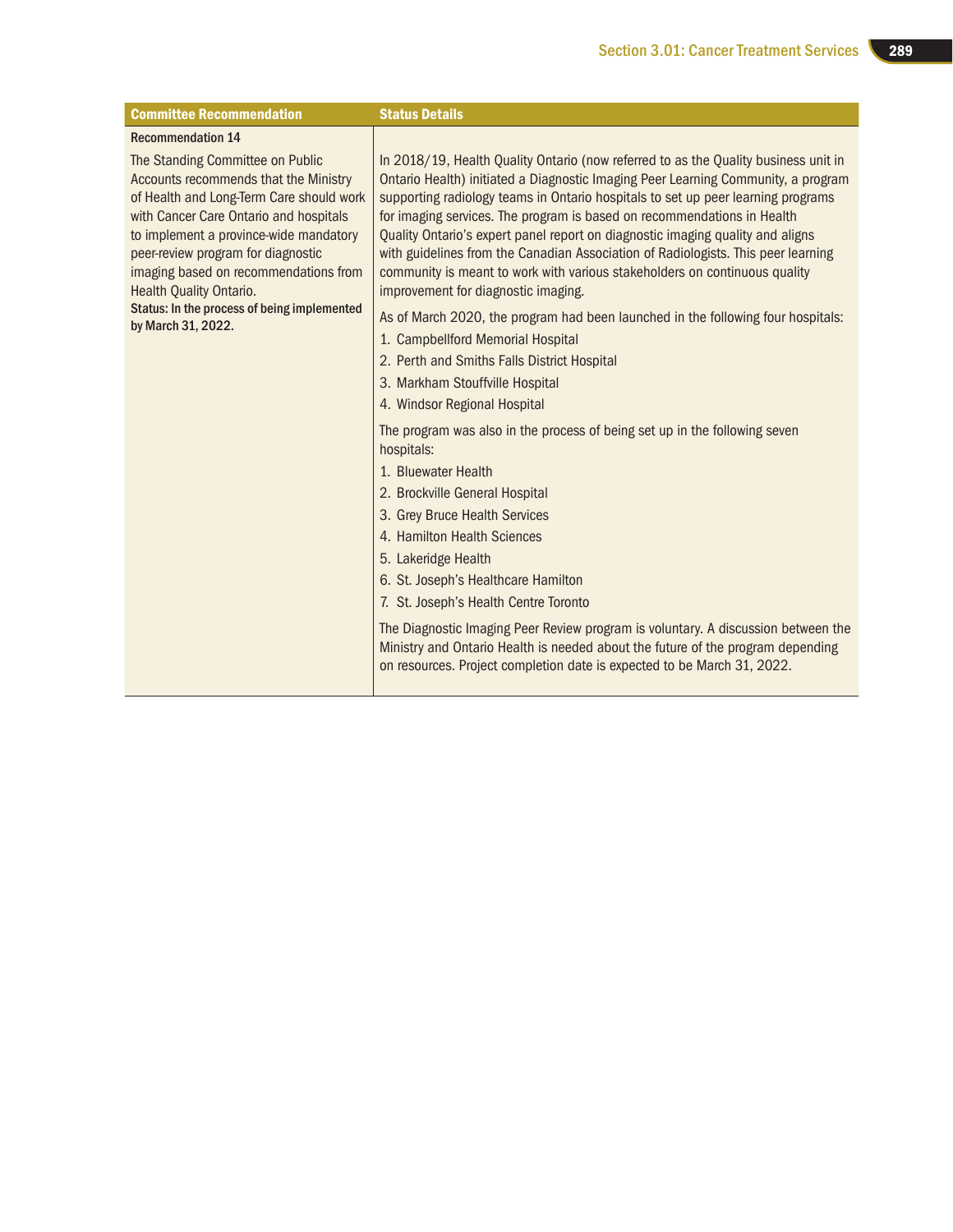| <b>Committee Recommendation</b>                                                                                                                                                                                                                                                                                                                                                                     | <b>Status Details</b>                                                                                                                                                                                                                                                                                                                                                                                                                                                                                                                                                                                                                                                                                                                                                                                                                                                                                                                                                                                                                                                                                                                                                                                                                                                                                                                         |
|-----------------------------------------------------------------------------------------------------------------------------------------------------------------------------------------------------------------------------------------------------------------------------------------------------------------------------------------------------------------------------------------------------|-----------------------------------------------------------------------------------------------------------------------------------------------------------------------------------------------------------------------------------------------------------------------------------------------------------------------------------------------------------------------------------------------------------------------------------------------------------------------------------------------------------------------------------------------------------------------------------------------------------------------------------------------------------------------------------------------------------------------------------------------------------------------------------------------------------------------------------------------------------------------------------------------------------------------------------------------------------------------------------------------------------------------------------------------------------------------------------------------------------------------------------------------------------------------------------------------------------------------------------------------------------------------------------------------------------------------------------------------|
| <b>Recommendation 15</b>                                                                                                                                                                                                                                                                                                                                                                            |                                                                                                                                                                                                                                                                                                                                                                                                                                                                                                                                                                                                                                                                                                                                                                                                                                                                                                                                                                                                                                                                                                                                                                                                                                                                                                                                               |
| The Standing Committee on Public<br>Accounts recommends that the Ministry<br>of Health and Long-Term Care, Cancer<br>Care Ontario, and hospitals should, in a<br>consistent manner, regularly track and<br>monitor wait times for biopsies performed<br>in clinics, hospital procedure rooms, and<br>hospital operating rooms.<br>Status: In the process of being implemented<br>by March 31, 2023. | OH(CCO) noted that it was leading projects to improve data capture around access<br>to biopsy surgery procedures, aimed at better understanding delays to definitive<br>diagnosis. The objective is to improve data available on biopsy wait times that<br>would inform performance management. Three project streams target areas where<br>potential barriers to diagnostic services had been identified:<br>· diagnostic biopsies in diagnostic imaging or interventional radiology;<br>diagnostic biopsies in specialized procedure or clinic facilities; and<br>$\bullet$<br>diagnostic procedures in fully equipped operating rooms.<br>$\bullet$<br>OH(CCO) provided recommendations and digital options or solutions in March<br>2020 aimed at improving wait-time information on biopsy procedures for<br>performance management purposes. The project requires provincial engagement,<br>technical development and operational integration at various facilities that do not<br>currently report data on diagnostic procedures. Implementation timing and pace<br>depends on the Ministry's priorities and funding. Data collection is projected to be<br>implemented over three years by March 31, 2023 upon Ministry approval.                                                                                                     |
| <b>Recommendation 16</b>                                                                                                                                                                                                                                                                                                                                                                            |                                                                                                                                                                                                                                                                                                                                                                                                                                                                                                                                                                                                                                                                                                                                                                                                                                                                                                                                                                                                                                                                                                                                                                                                                                                                                                                                               |
| The Standing Committee on Public<br><b>Accounts recommends that Cancer</b><br>Care Ontario should evaluate and revise<br>the funding methodology for radiation<br>services.<br>Status: In the process of being implemented<br>by April 30, 2022.                                                                                                                                                    | OH(CCO) informed us that it was developing the radiation quality-based procedure<br>funding model in close partnership with stakeholders across the province and the<br>Ministry.<br>OH(CCO) completed the identification of clinical best practices in radiation<br>treatment in December 2019 and the associated costing in May 2020. It planned<br>to phase in the radiation quality-based procedure funding model and have it fully<br>implemented by April 30, 2022.                                                                                                                                                                                                                                                                                                                                                                                                                                                                                                                                                                                                                                                                                                                                                                                                                                                                     |
| <b>Recommendation 17</b>                                                                                                                                                                                                                                                                                                                                                                            |                                                                                                                                                                                                                                                                                                                                                                                                                                                                                                                                                                                                                                                                                                                                                                                                                                                                                                                                                                                                                                                                                                                                                                                                                                                                                                                                               |
| The Standing Committee on Public<br>Accounts recommends that the Ministry<br>of Health and Long-Term Care should:                                                                                                                                                                                                                                                                                   |                                                                                                                                                                                                                                                                                                                                                                                                                                                                                                                                                                                                                                                                                                                                                                                                                                                                                                                                                                                                                                                                                                                                                                                                                                                                                                                                               |
| • review and assess if integrating an<br>aspect of performance-based funding<br>would incentivize hospitals to improve<br>cancer treatment services;<br>Status: In the process of being<br>implemented by March 31, 2021.                                                                                                                                                                           | The Ministry informed us that it had been exploring opportunities to incorporate<br>performance-based funding in its current hospital funding model, based on lessons<br>learned internationally and from Ontario's Emergency Department Pay-for-Results<br>program.<br>The Ministry launched a pilot project called Linking Quality to Funding (LQ2F) in<br>acute care hospitals across the province from April 2018 to April 2019. The project<br>simulated the linking of funding to outcomes of care that matter to patients such as<br>patient-centredness, effectiveness and safety. (No actual funding was provided to<br>hospitals for changes in their performance on the indicators.) At the conclusion of<br>the pilot, hospital performance data was analyzed to demonstrate how performance<br>on a small set of quality indicators would theoretically impact hospital funding.<br>During the pilot period, none of the quality indicators were cancer-specific, as this was<br>not in the scope of the LQ2F pilot. If, when evaluated, the pilot is deemed to be an<br>appropriate methodology for linking quality of care to funding, the inclusion of cancer-<br>specific indicators would be investigated in consultation with key stakeholders and<br>providers. This work was expected to be completed by March 31, 2021. |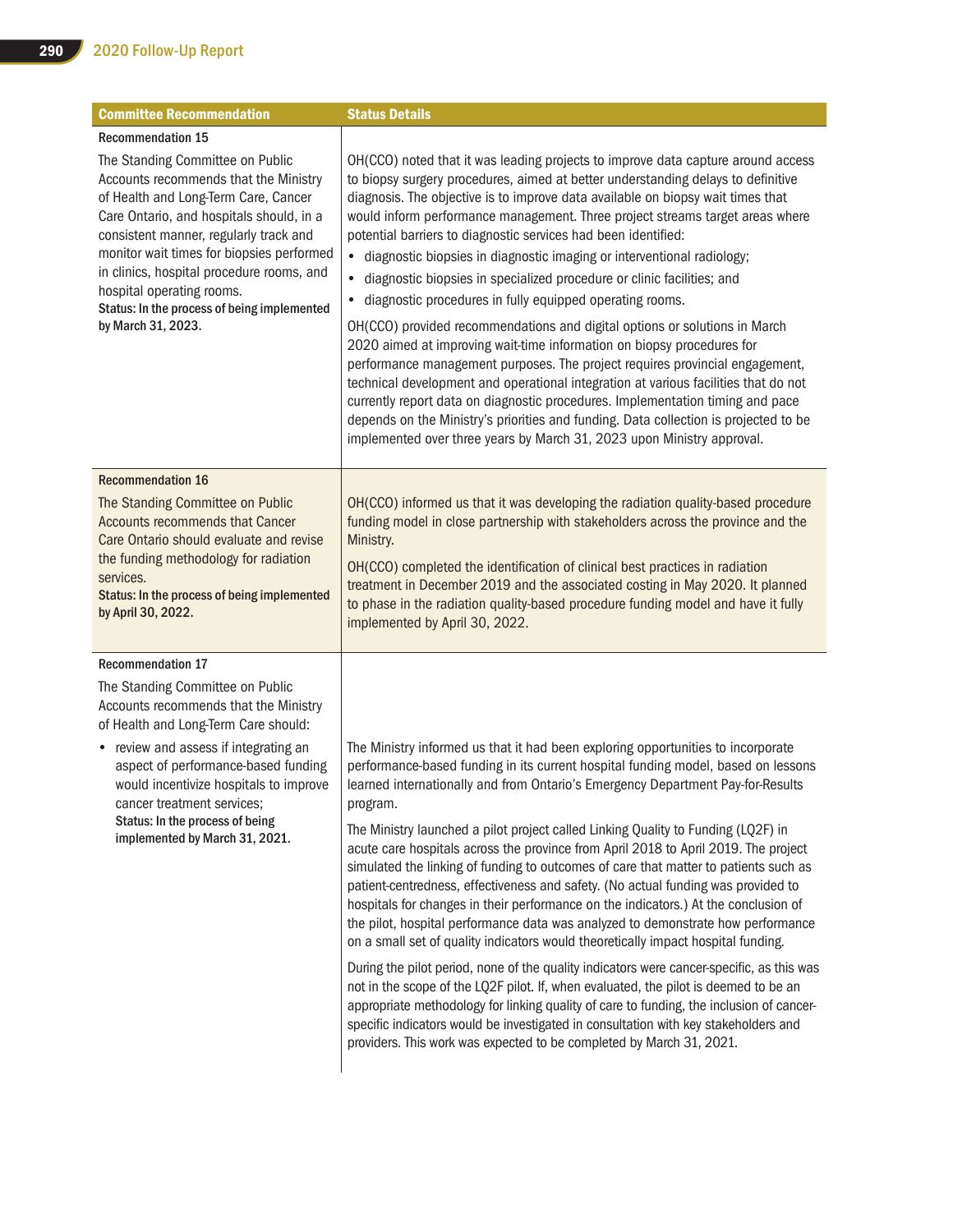| <b>Committee Recommendation</b>                                                                                                                                                                                                                                                                                                               | <b>Status Details</b>                                                                                                                                                                                                                                                                                                                                                                                                                                                                                                                                                                                                                                                                                                                                                                                                                                                                                                                                                        |
|-----------------------------------------------------------------------------------------------------------------------------------------------------------------------------------------------------------------------------------------------------------------------------------------------------------------------------------------------|------------------------------------------------------------------------------------------------------------------------------------------------------------------------------------------------------------------------------------------------------------------------------------------------------------------------------------------------------------------------------------------------------------------------------------------------------------------------------------------------------------------------------------------------------------------------------------------------------------------------------------------------------------------------------------------------------------------------------------------------------------------------------------------------------------------------------------------------------------------------------------------------------------------------------------------------------------------------------|
| • provide CCO with timely funding<br>decisions to facilitate proper planning<br>and budgeting of cancer services;<br>Status: Fully implemented.                                                                                                                                                                                               | The Ministry began the 2018/19 OH(CCO)'s Master Accountability Agreement<br>approvals process in December 2017 and received Minister's approval and funding<br>confirmation in the first quarter of 2018/19. This was an improvement from 2017,<br>when we noted in our audit that OH(CCO) had only received funding commitments<br>late in the fiscal year. For 2019/20, the Ministry approved OH(CCO)'s Master<br>Accountability Agreement (including confirmed funding) in November 2019. This<br>delay was due to the transition planning of CCO to Ontario Health.                                                                                                                                                                                                                                                                                                                                                                                                      |
| • explore multi-year funding options for<br>CCO to assist with proper planning<br>and budgeting of cancer services.<br>Status: In the process of being<br>implemented by April 1, 2021.                                                                                                                                                       | Before the transition to Ontario Health, CCO submitted an annual business plan,<br>which provided a three-year outlook on various programs (both current and new)<br>and funding requirements for each program. The Ministry noted that it would work<br>with OH(CCO) to approve its latest business plan and that OH(CCO) would request<br>any new funding that it may require through the provincial government's annual<br>exercise for multi-year planning.                                                                                                                                                                                                                                                                                                                                                                                                                                                                                                              |
|                                                                                                                                                                                                                                                                                                                                               | As CCO has transitioned to Ontario Health as of December 2019, the Ministry<br>informed us that it would review and determine whether the current process will<br>remain the same. This review was expected to be completed by April 1, 2021.                                                                                                                                                                                                                                                                                                                                                                                                                                                                                                                                                                                                                                                                                                                                |
| <b>Recommendation 18</b>                                                                                                                                                                                                                                                                                                                      |                                                                                                                                                                                                                                                                                                                                                                                                                                                                                                                                                                                                                                                                                                                                                                                                                                                                                                                                                                              |
| The Standing Committee on Public<br><b>Accounts recommends that Cancer Care</b><br>Ontario should regularly collaborate with<br>the Ministry of Health and Long-Term Care,<br>Local Health Integration Networks, and<br>hospitals when determining cancer-related<br>performance indicators and targets.<br><b>Status: Fully implemented.</b> | OH(CCO) informed us that it collaborated with the Ministry and the Local Health<br>Integration Networks (LHINs) to establish priority indicators and targets. In<br>developing the 2019/20 priority indicators, OH(CCO) asked the regional vice-<br>presidents to share the indicators with stakeholders (including hospital CEOs and<br>LHINs) for feedback. Additionally, OH(CCO) held regular meetings with the Ministry,<br>LHINs and hospitals. For example:<br>• On February 27, 2018, a meeting was held to discuss OH(CCO)'s Regional<br>Performance Scorecard, review indicators and targets for the 2018/19 fiscal<br>year, and discuss potential alignment with LHIN priority indicators.<br>On August 20, 2019, a meeting was held to discuss OH(CCO)'s Performance<br>$\bullet$<br>and Issues Management Guidelines (including review of indicators and<br>targets for the 2019/20 fiscal year) as well as OH(CCO)'s Issues and Crises<br>Management Guideline. |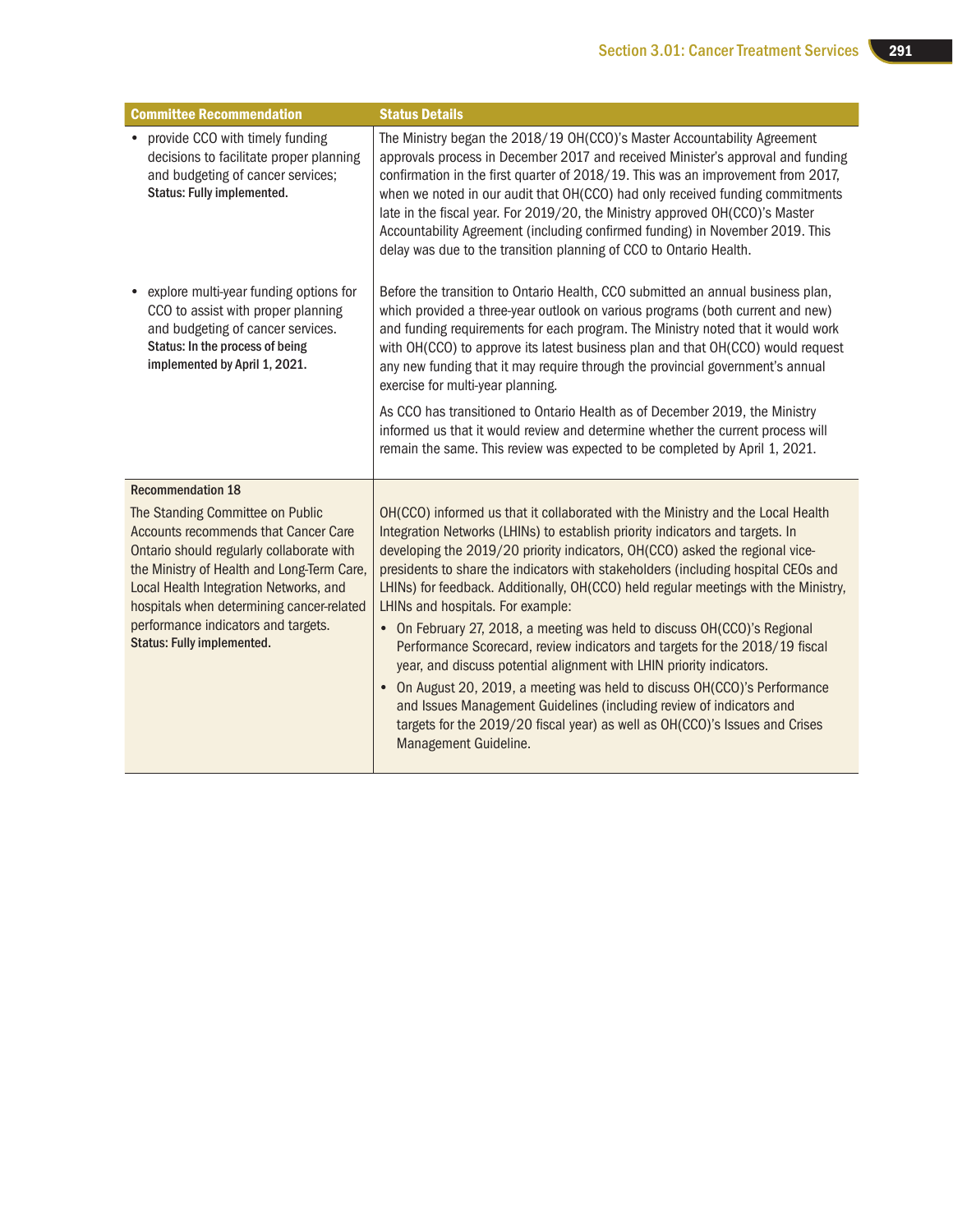| <b>Committee Recommendation</b>                                                                                                                                                                                                                                                                                         | <b>Status Details</b>                                                                                                                                                                                                                                                                                                                                                                                                                                                                                                                                                                                                                                                                                                                                                                                                                                                                                                                                                            |
|-------------------------------------------------------------------------------------------------------------------------------------------------------------------------------------------------------------------------------------------------------------------------------------------------------------------------|----------------------------------------------------------------------------------------------------------------------------------------------------------------------------------------------------------------------------------------------------------------------------------------------------------------------------------------------------------------------------------------------------------------------------------------------------------------------------------------------------------------------------------------------------------------------------------------------------------------------------------------------------------------------------------------------------------------------------------------------------------------------------------------------------------------------------------------------------------------------------------------------------------------------------------------------------------------------------------|
| <b>Recommendation 19</b>                                                                                                                                                                                                                                                                                                |                                                                                                                                                                                                                                                                                                                                                                                                                                                                                                                                                                                                                                                                                                                                                                                                                                                                                                                                                                                  |
| The Standing Committee on Public<br>Accounts recommends that Cancer Care<br>Ontario should continue to support the<br>Aboriginal Patient Navigator program<br>and strengthen its relationships with<br>First Nations, Métis, Inuit, and Urban<br>Indigenous communities.<br>Status: Fully implemented.                  | OH(CCO) informed us that it had been supporting Indigenous Navigators at nine<br>regional cancer programs across the province (North West, North East, Champlain,<br>South East, Central East, Toronto Central, North Simcoe Muskoka, South West, and<br>Erie St. Clair). These programs were identified based on the population, number<br>and size of communities within their areas. An Indigenous Navigator offers services<br>and supports for Indigenous people and their families living with cancer, from<br>diagnosis and treatment through to recovery, or to palliative or end-of-life care.<br>Specifically, the Indigenous Navigators have provided the following services:<br>• facilitating and co-ordinating access to cancer services for palliative and<br>supportive care;<br>addressing cultural and spiritual needs; and<br>$\bullet$<br>networking with Indigenous and non-Indigenous partners to make the cancer<br>journey a culturally safe experience. |
|                                                                                                                                                                                                                                                                                                                         | OH(CCO) noted that it would continue to develop and foster relationships as well<br>as funding and putting into effect cancer care initiatives with and for Indigenous<br>partners and communities as guided by the First Nations, Inuit, Métis and Urban<br>Indigenous Cancer Strategy (2019-2023). These initiatives aim to improve the<br>performance of the cancer system with and for First Nations, Inuit, Métis and Urban<br>Indigenous peoples. The cancer strategy was launched digitally on March 4, 2020.                                                                                                                                                                                                                                                                                                                                                                                                                                                             |
| <b>Recommendation 20</b>                                                                                                                                                                                                                                                                                                |                                                                                                                                                                                                                                                                                                                                                                                                                                                                                                                                                                                                                                                                                                                                                                                                                                                                                                                                                                                  |
| The Standing Committee on Public<br>Accounts recommends that the Ministry<br>of Health and Long-Term Care should<br>ensure health care practitioners regularly<br>providing cancer care treatment to<br>Indigenous Peoples complete Indigenous<br><b>Cultural Safety Training.</b><br><b>Status: Fully implemented.</b> | In 2015, OH(CCO) launched the Indigenous Relationship and Cultural Safety<br>(IRCS) courses, which stress the importance of front-line health-care professionals<br>providing effective person-centred care through understanding and applying First<br>Nations, Inuit, Métis and Urban Indigenous cultural safety practices. The courses<br>address a key recommendation of the Truth and Reconciliation Commission of<br>Canada report, to provide skills-based training in cultural competency, conflict<br>resolution, human rights and anti-racism.                                                                                                                                                                                                                                                                                                                                                                                                                         |
|                                                                                                                                                                                                                                                                                                                         | The Ministry informed us that the IRCS courses are available free of charge and<br>have been certified by the College of Family Physicians of Canada. Since the launch<br>of these courses in 2015, there have been over 31,000 course enrolments and over<br>25,000 course completions, representing a completion rate of about 81%.                                                                                                                                                                                                                                                                                                                                                                                                                                                                                                                                                                                                                                            |
|                                                                                                                                                                                                                                                                                                                         | The IRCS courses have been included in many Canadian medical school<br>curriculums, including family medicine resident courses at the University of Ottawa<br>and Queen's University, and undergraduate medical courses at McMaster University.<br>Indigenous leads at the University of Toronto succeeded in their campaign to have<br>the IRCS courses offered by all six medical schools in Ontario starting in the fall of<br>2019. The courses are also widely promoted within several nursing and social work<br>schools. Other institutions that have made the completion of the IRCS courses part<br>of their curriculum include the Pallium Foundation of Canada, Indigenous Services<br>Canada (for primary care nurses), and public health units.                                                                                                                                                                                                                     |
|                                                                                                                                                                                                                                                                                                                         | The Ministry noted that the Learning Management System housing the IRCS would<br>be active until September 2020, and that transition from CCO to Ontario Health<br>would require finding a longer-term or sustainable model to host the courses<br>beyond 2020. It also noted that work is underway to have the IRCS accredited with<br>the Royal College of Physicians and Surgeons of Canada in order to engage and<br>support specialists.                                                                                                                                                                                                                                                                                                                                                                                                                                                                                                                                    |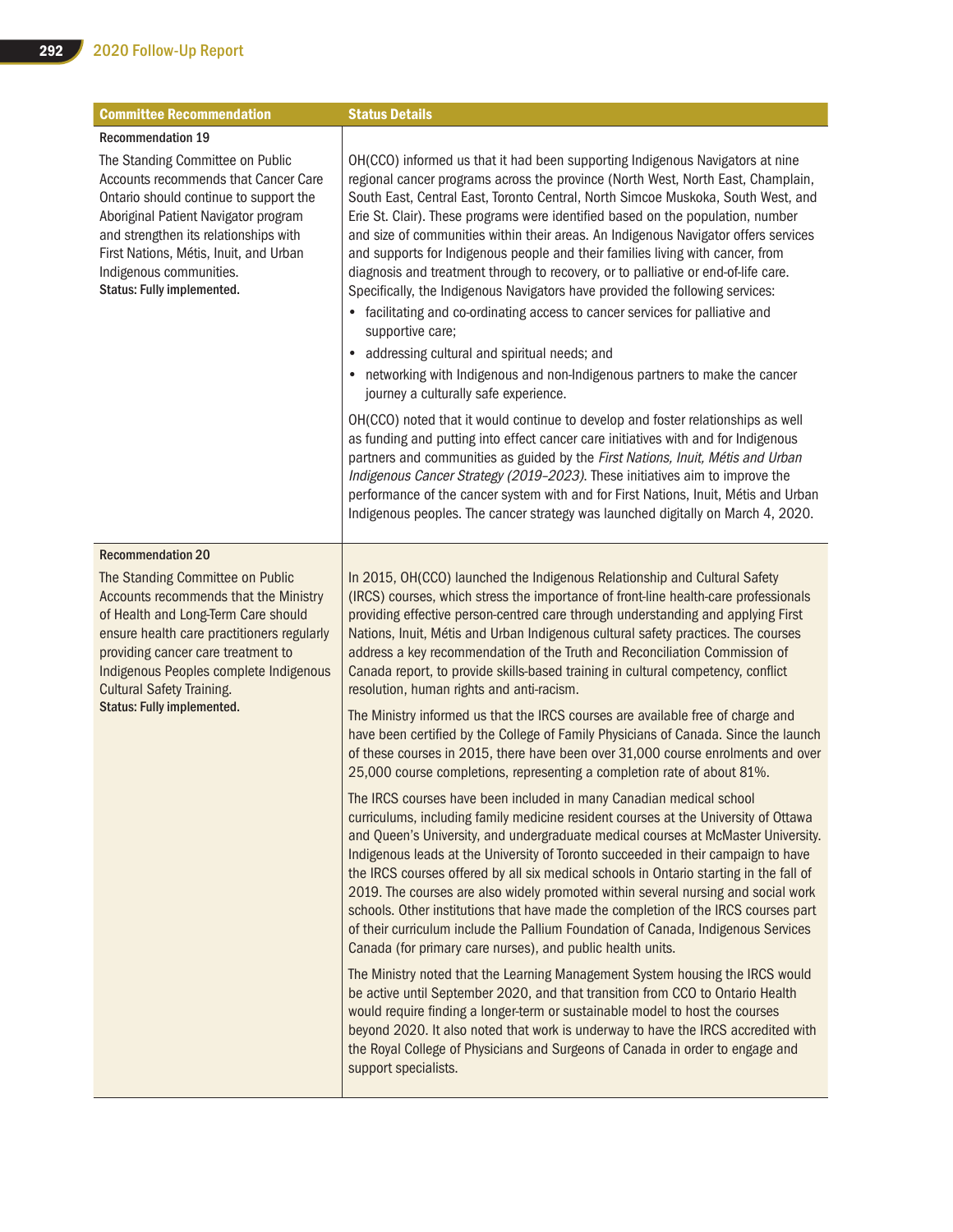| <b>Committee Recommendation</b>                                                                                                                                                 | <b>Status Details</b>                                                                                                                                                                                                                                                                                                                                                                                                                                                                                                                                                                                                                                                                                                                                                                                                                                                                                                                                                                                                                                                                                    |
|---------------------------------------------------------------------------------------------------------------------------------------------------------------------------------|----------------------------------------------------------------------------------------------------------------------------------------------------------------------------------------------------------------------------------------------------------------------------------------------------------------------------------------------------------------------------------------------------------------------------------------------------------------------------------------------------------------------------------------------------------------------------------------------------------------------------------------------------------------------------------------------------------------------------------------------------------------------------------------------------------------------------------------------------------------------------------------------------------------------------------------------------------------------------------------------------------------------------------------------------------------------------------------------------------|
| <b>Recommendation 21</b>                                                                                                                                                        |                                                                                                                                                                                                                                                                                                                                                                                                                                                                                                                                                                                                                                                                                                                                                                                                                                                                                                                                                                                                                                                                                                          |
| The Standing Committee on Public<br>Accounts recommends that the Ministry<br>of Health and Long-Term Care should:                                                               |                                                                                                                                                                                                                                                                                                                                                                                                                                                                                                                                                                                                                                                                                                                                                                                                                                                                                                                                                                                                                                                                                                          |
| • complete a cross-jurisdictional scan<br>to learn the best practices in medical<br>technology innovation for cancer<br>treatments or procedures;<br>Status: Fully implemented. | The Ministry noted that OH(CCO) had adopted several processes to identify<br>and prioritize issues and best practices in cancer treatment. OH(CCO) had been<br>funding Ontario cancer leads and provincial program heads, and regional clinical<br>leads, whose role descriptions include jurisdictional scanning to identify and<br>prioritize issues as well as best practices and innovations in medical technology<br>and cancer treatment.                                                                                                                                                                                                                                                                                                                                                                                                                                                                                                                                                                                                                                                          |
|                                                                                                                                                                                 | The eight Ontario cancer leads also convene and chair provincial cancer advisory<br>committees that meet regularly, with jurisdictional scanning for emerging<br>technologies as a standing agenda item.                                                                                                                                                                                                                                                                                                                                                                                                                                                                                                                                                                                                                                                                                                                                                                                                                                                                                                 |
|                                                                                                                                                                                 | In addition, the provincial PET Steering Committee has performed regular<br>jurisdictional scans to identify emerging technologies (for example, PET/MRI) and<br>oversee the evaluation of emerging technologies through PET registries (real-world<br>evaluations) and/or provincial PET clinical trials. OH(CCO)'s advisory committee<br>on molecular oncology also performs jurisdictional scans to identify new trends,<br>opportunities and risks associated with genetic testing.                                                                                                                                                                                                                                                                                                                                                                                                                                                                                                                                                                                                                  |
|                                                                                                                                                                                 | The Ministry informed us that OH(CCO) does not conduct health technology<br>assessments but does provide advice and input. An example of this work is the<br>business case submitted to the Ministry regarding proton beam therapy. In 2018,<br>the Ministry requested OH(CCO) to provide a feasibility assessment of introducing<br>proton beam therapy in Ontario versus sending patients out of country for<br>treatment. OH(CCO) was asked to outline the current and projected need for this<br>therapy and do a budget impact analysis. It recommended building an in-province<br>proton beam therapy facility, on the basis that operating this facility in Ontario<br>would improve patient experience, reduce health inequities, and improve health<br>outcomes. The Ministry noted that its Capital Investment Branch had submitted an<br>application for a planning grant for developing a comprehensive business plan for<br>an Ontario proton beam therapy facility, including a review of candidate technology,<br>siting options, engineering and construction considerations, and costs. |